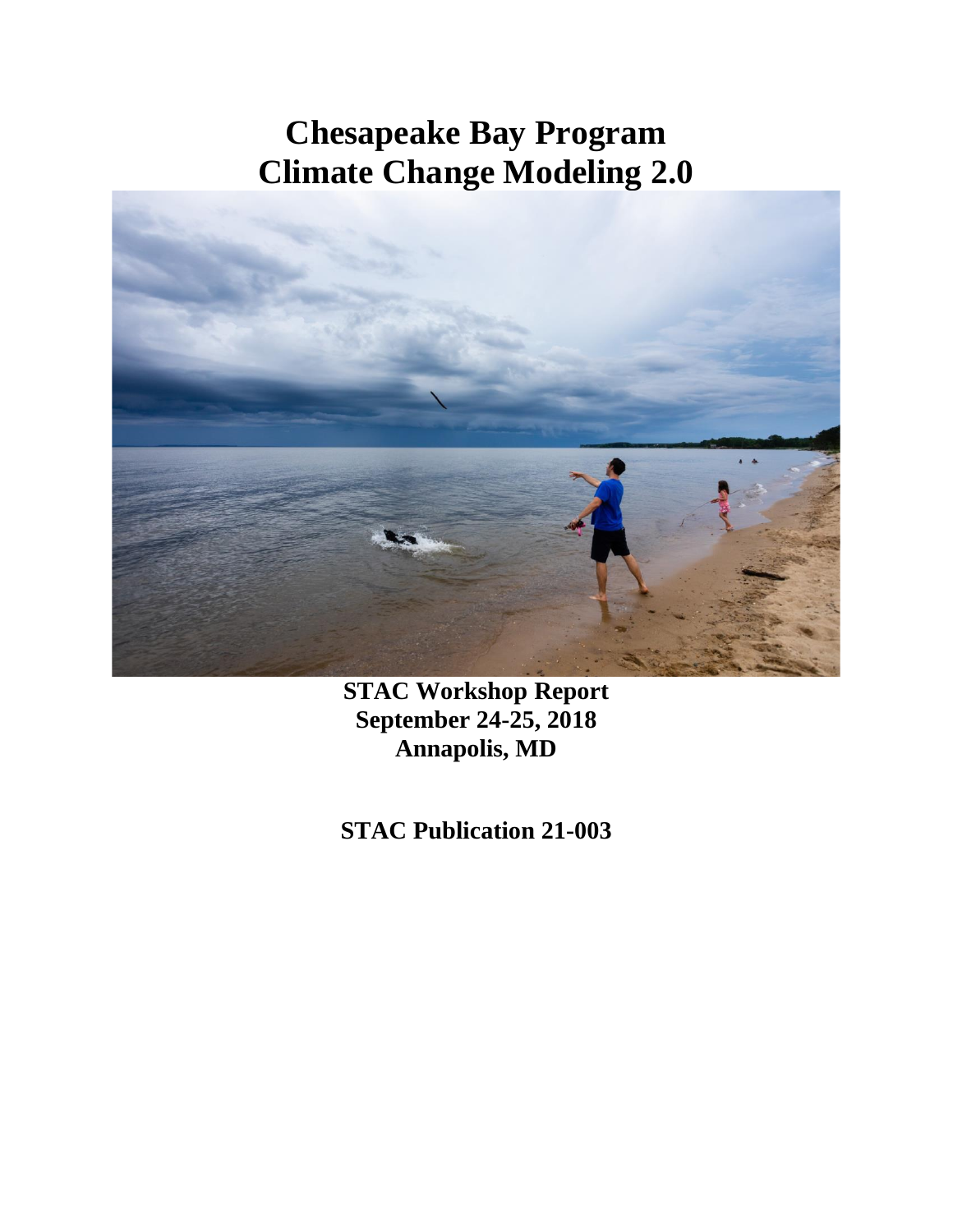## **About the Scientific and Technical Advisory Committee**

The Scientific and Technical Advisory Committee (STAC) provides scientific and technical guidance to the Chesapeake Bay Program (CBP) on measures to restore and protect the Chesapeake Bay. Since its creation in December 1984, STAC has worked to enhance scientific communication and outreach throughout the Chesapeake Bay Watershed and beyond. STAC provides scientific and technical advice in various ways, including (1) technical reports and papers, (2) discussion groups, (3) assistance in organizing merit reviews of CBP programs and projects, (4) technical workshops, and (5) interaction between STAC members and the CBP. Through professional and academic contacts and organizational networks of its members, STAC ensures close cooperation among and between the various research institutions and management agencies represented in the Watershed. For additional information about STAC, please visit the STAC website at [http://www.chesapeake.org/stac.](http://www.chesapeake.org/stac)

**Publication Date:** July 22, 2021

**Publication Number:** 21-003

## **Suggested Citation:**

Shenk, G., M. Bennett, D. Boesch, L. Currey, M. Friedrichs, M. Herrmann, R. Hood, T. Johnson, L. Linker, A. Miller, and D. Montali. 2021. Chesapeake Bay Program Climate Change Modeling 2.0 Workshop. STAC Publication Number 21-003, Edgewater, MD. 35 pp.

**Cover graphic from:** (Will Parson / Chesapeake Bay Program)

Mention of trade names or commercial products does not constitute endorsement or recommendation for use.

The enclosed material represents the professional recommendations and expert opinion of individuals undertaking a workshop, review, forum, conference, or other activity on a topic or theme that STAC considered an important issue to the goals of the CBP. The content therefore reflects the views of the experts convened through the STAC-sponsored or co-sponsored activity.

STAC Administrative Support Provided by:

Chesapeake Research Consortium, Inc. 645 Contees Wharf Road Edgewater, MD 21037 Telephone: 410-798-1283 Fax: 410-798-0816 [http://www.chesapeake.org](http://www.chesapeake.org/)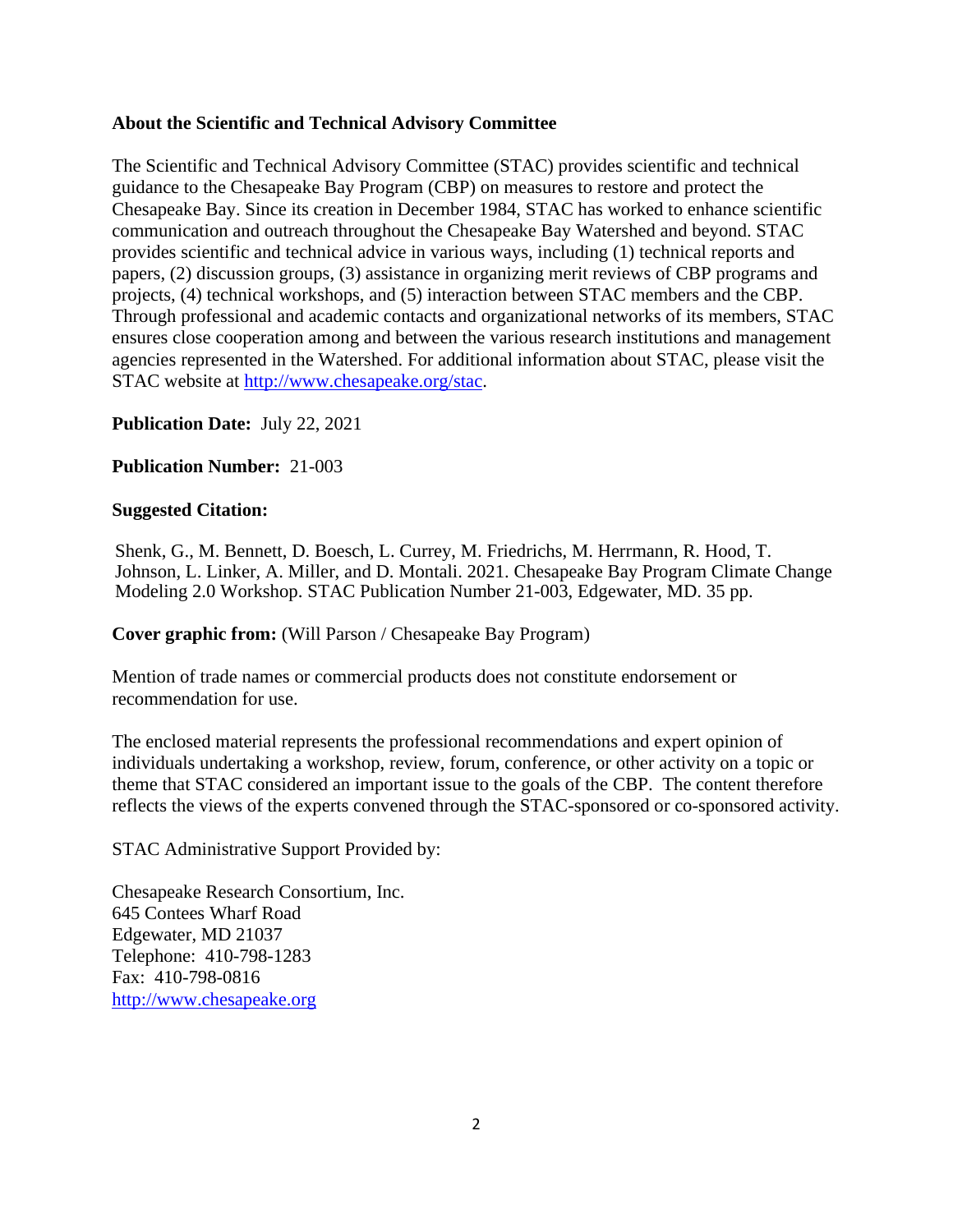## **Workshop Steering Committee:**

Co-Chair: Mark Bennett (USGS) Co-Chair: Lewis Linker (EPA CBPO) Don Boesch (UMCES) Lee Currey (MD Dept. of Environment) Marjorie Friedrichs (VIMS) Maria Herrmann (Penn State) \* Raleigh Hood (UMCES) Tom Johnson (USEPA)\* Andy Miller (UMBC)\* Dave Montali (Tetra Tech)

\**STAC member at the time of the workshop*

## **STAC Staff:**

Rachel Dixon, Chesapeake Research Consortium Annabelle Harvey, Chesapeake Research Consortium

## **Acknowledgements:**

STAC and the Workshop Steering Committee would like to thank Rachel Dixon and Annabelle Harvey for their expert guidance and support before, during, and after the workshop. Special thanks go to the invited speakers who did so much to ensure the success of the workshop including Gopal Bhatt, Richard Tian, Carl Cerco, Tony Buda, Jon Butcher, and Curtis Dell.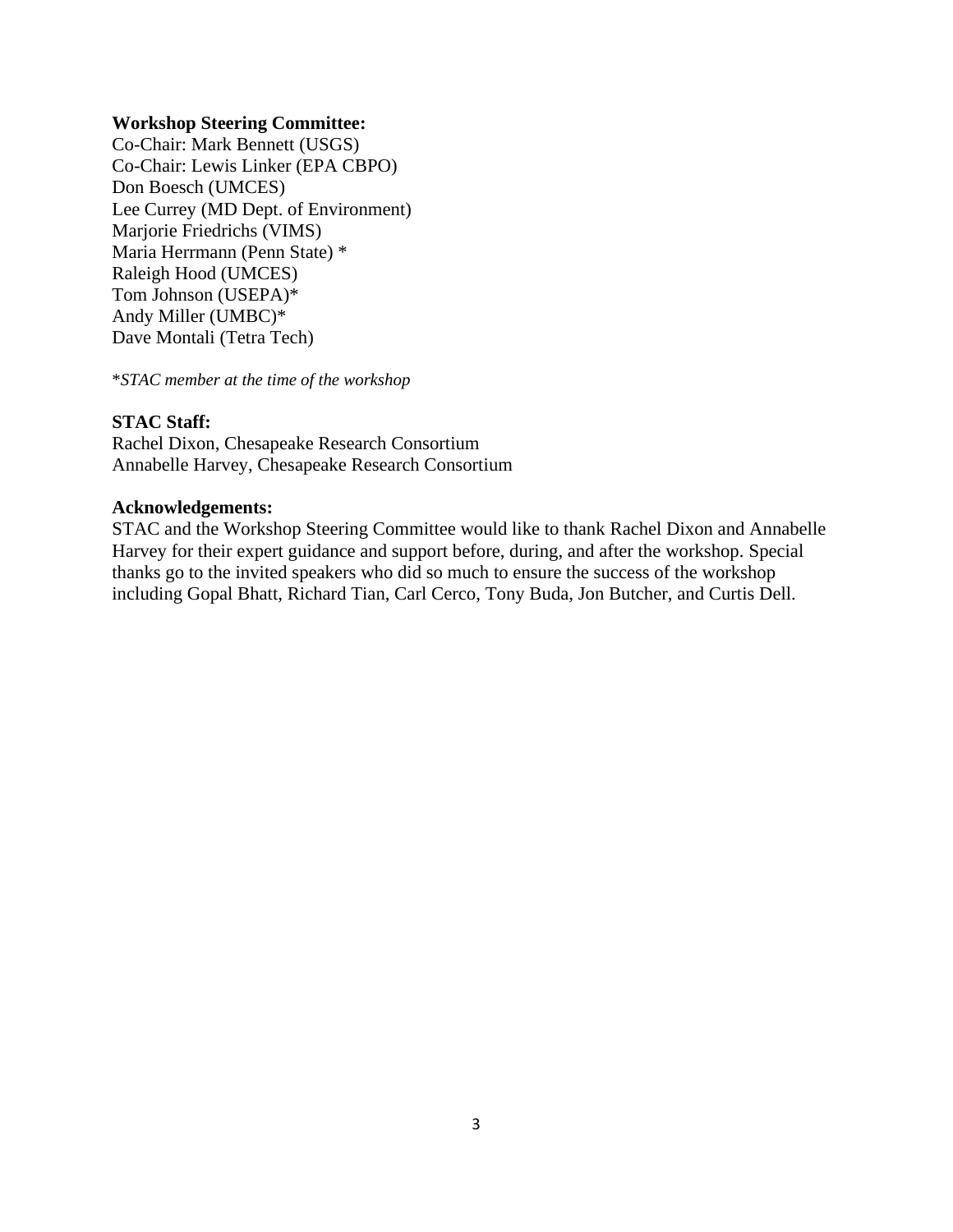## Executive Summary

The Chesapeake Bay Total Maximum Daily Load (TMDL) places limits on nitrogen, phosphorus, and sediment to meet water quality standards for dissolved oxygen, chlorophyll, and clarity. The TMDL calculations were based on climate conditions representative of the 1990s; however, since that time climate change has already resulted in increased rainfall, temperature, and sea level. The current understanding of the Bay ecosystem's response to climate forcing suggests that increased rainfall results in higher nutrient and sediment loads, while increased Bay temperatures exacerbate hypoxia by lowering the solubility of oxygen and increasing oxygen consumption by respiration and remineralization. On the other hand, these impacts can be partially offset as higher temperatures in the watershed decrease nutrient delivery to the Bay through enhanced evapotranspiration and denitrification, and increased sea level results in increasing modeled oxygen levels. Consideration of these feedbacks in the Bay ecosystem is essential for quantifying how climate change will impact the ability of the TMDLs to achieve the Chesapeake Bay's water quality standards and allow for more informed management decisions in the face of uncertainties inherent in any future projections.

As part of the US EPA's Chesapeake Bay Program's (CBP) 2017 Midpoint Assessment of the Chesapeake Bay TMDL, the CBP evaluated the impact of climate change between 1995 and 2025 on attainment of dissolved oxygen and water clarity water quality standards in the Bay. In May and September of 2017, preliminary estimates of the impact of climate change showed that minimal additional reductions, beyond that of the Bay TMDL, would be required. Later that year, an updated analysis including a revised estimate of 2025 sea level rise and altered assumptions of temperature change on the ocean boundary suggested that a much greater level of reductions, an additional 9.1 million pounds of nitrogen (4.6 percent of the total allowable load) and 0.49 million pounds of phosphorus (3.4 percent), would be needed to meet water quality standards. Recognizing the large difference in the two estimates, the CBP's Principals' Staff Committee (PSC) revised the Midpoint Assessment climate change strategy in December 2017, calling for additional in-depth climate change impact analyses to take place in 2019, with the refined projections to be used in a reconsideration of how to account for climate change effects in 2021.

The Chesapeake Bay Program Climate Change Modeling 2.0 workshop was held in late 2018 to give guidance and expert advice on the models and the assessment framework used to assess the effect of climate change on the TMDL. Scientists and managers developed recommendations that could be implemented to support assignment of any additional load reductions in 2021 and made recommendations on longer-term modeling goals for the partnership. Although a full workshop report is only now being published, several recommendations on near-term model revisions have already been implemented and have supported policy decisions by the PSC. The longer-term model revisions recommended here will be useful in guiding the partnership regarding future projections of climate change impacts on the attainment of the Bay TMDL and water quality standards in the Chesapeake Bay.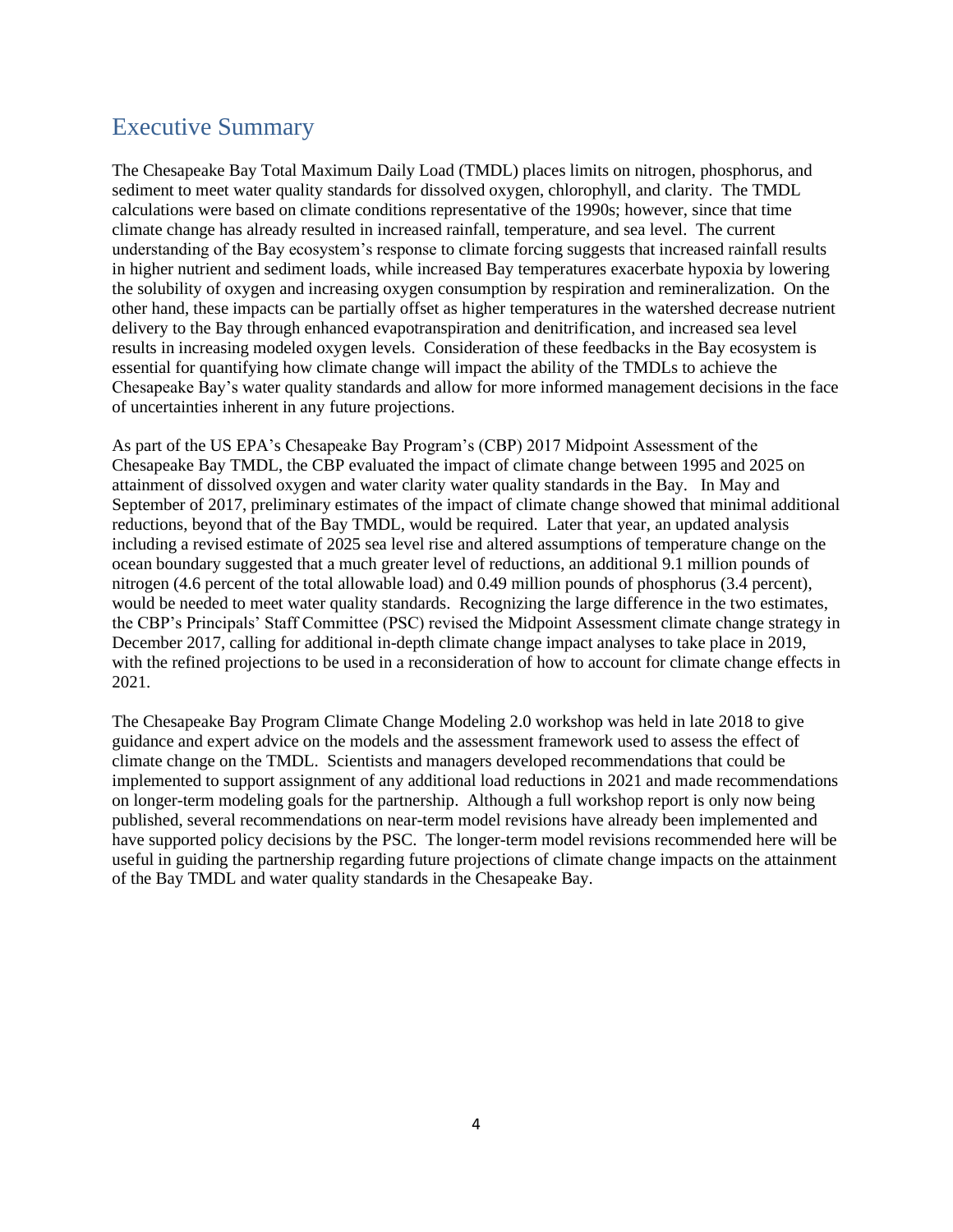## Major recommendations

Many consensus recommendations emerged from the breakout sessions and are captured in detail in the main report. The main recommendations are summarized as follows:

## In the near term (by 2021):

- 1. Introduce the estimation of uncertainty into the decision process.
- 2. Closely examine all climate-related sensitivities in the watershed and estuarine models and characterize the relative importance of these effects on dissolved oxygen. Prioritize:
	- a. Improving the watershed model's response to flow and sediment change, including nutrient speciation changes.
	- b. Estimating the effect of climate change on Best Management Practices (BMPs).
	- c. Evaluating the effect of sea-level rise on estuarine hypoxia with multiple model comparisons.
	- d. Adjusting the estuarine model's simulation of temperature dependent phytoplankton dynamics.
- 3. With the knowledge gained from sensitivity analyses of recommendation #2, prioritize improvements and enhanced quantification of uncertainties in model inputs:
	- a. Use General Circulation Models (GCMs) rather than trend extrapolation for projections beyond 2025, incorporating seasonal changes
	- b. Re-evaluate estuarine model forcing, particularly the magnitude of sea-level rise, open boundary conditions (specifically temperature), and the influence of wind.
- 4. Compare multiple existing estuarine model simulations, including the CBP's Water Quality and Sediment Transport Model, from 1985 through recent wet years.

## In the longer term (by 2025):

- 1. Create a more sophisticated evaluation framework that incorporates various sources of uncertainty:
	- a. To model future climate beyond 2025, rely entirely on projections based on multiple General Circulation Models (GCMs) rather than extrapolation of past trends. This will allow for better incorporation of seasonal and spatial variability in climate projections.
	- b. For projections of conditions beyond 2050, evaluate multiple Representative Concentration Pathways (RCPs; IPCC 5<sup>th</sup> Assessment) or Shared Socioeconomic Pathways (SSPs; IPCC  $6<sup>th</sup>$  Assessment).
	- c. Recognize and quantify multiple sources of uncertainty for use in modeling and decisionmaking.
- 2. Continue development of climate-related watershed model capabilities with particular attention to BMP effectiveness.
- 3. Develop a new estuarine model with:
	- a. An unstructured grid that extends onto the coastal shelf.
	- b. Updated biogeochemistry, particularly appropriate for a future warmer climate.
	- c. A simulation of wetting, drying, and waves.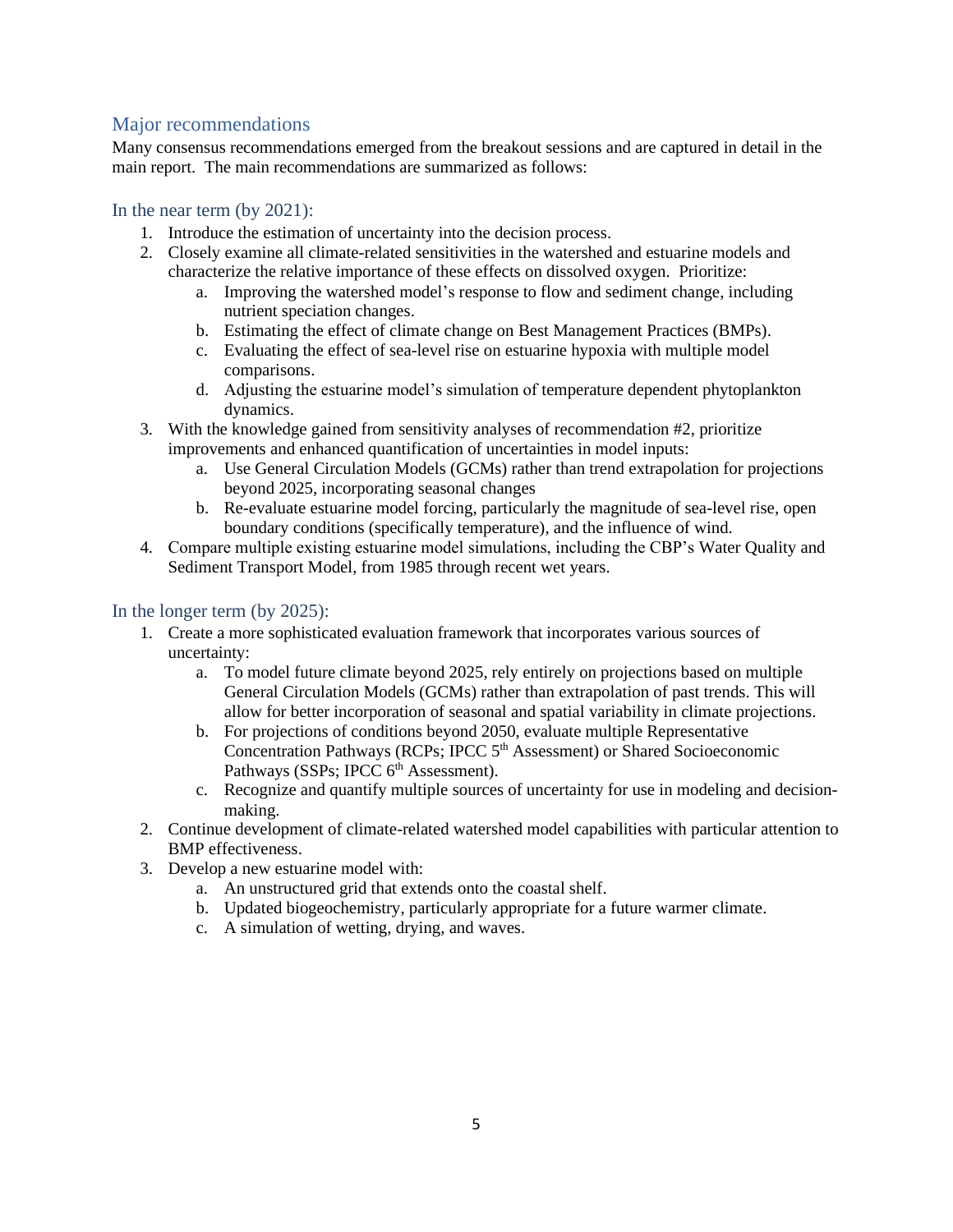## Introduction

The Chesapeake Bay Total Maximum Daily Load (TMDL) (USEPA 2010) specifies the average annual nitrogen, phosphorus, and sediment limits required to meet water quality standards for dissolved oxygen, chlorophyll, and clarity. The averaging period for load estimation, representing a typical climate decade, was chosen to be 1991-2000. Although climate change was acknowledged in the 2010 TMDL, it was not explicitly included. A preliminary analysis included as an appendix in the TMDL documentation involving the Susquehanna basin showed that small decreases in nitrogen and phosphorus load, and small increases in sediment load might be expected by 2025 (USEPA 2010 appendix E).

The effect of climate change was more formally incorporated into the Midpoint Assessment of the TMDL, conducted in 2017 and 2018. Recommendations from the STAC Workshop, *Development of Standardized Climate Projections for Use in Chesapeake Bay Program Assessments* [\(Johnson, et al,](https://www.chesapeake.org/stac/wp-content/uploads/2021/04/20161021_Final_STACClimateChangeWorkshopReport.pdf)  [2016\)](https://www.chesapeake.org/stac/wp-content/uploads/2021/04/20161021_Final_STACClimateChangeWorkshopReport.pdf) were used in the creation of climate input data sets for the CBP models. In December 2016, the Chesapeake Bay Program (CBP) partnership [agreed](https://www.chesapeakebay.net/channel_files/24456/psc_minutes_12.13.2016.pdf) to the assessment procedures for determining projected 2025 climate impacts on the watershed streamflow and pollutant loads (nitrogen, phosphorus, and sediment) and estuarine water quality. The Chesapeake Bay Program Phase 6 Watershed Model (P6WM) and estuarine Water Quality Sediment Transport Model (WQSTM) 2025 climate change modeling results were presented to [a joint meeting](https://www.chesapeakebay.net/what/event/joint_modeling_workgroup_and_water_quality_goal_implementation_team_meeting) of the Modeling Workgroup and the Water Quality Goal Implementation Team in early December 2017. At that time, the CBP modeling team estimated that relative to the proposed Phase III Watershed Implementation Plan (WIP) planning targets without simulated climate change influence, basin-wide loads would need to be decreased by 9.1 million pounds of nitrogen (4.6 percent) and 0.49 million pounds of phosphorus (3.4 percent) to counteract the influence of climate change on dissolved oxygen water quality standards. The climate change presentation begins on slide 292 of the combine[d presentation](https://www.chesapeakebay.net/channel_files/25782/wqgit_dec_4-5_2017_mpa_policy_decisions_briefing_presentation_story_board-12.3.17_jsadd.pdf) from the December 2017 joint meeting.

The reductions estimated in December 2017 required a substantially greater level of effort from the partners than implied by preliminary work presented in [May](https://www.chesapeakebay.net/channel_files/24983/mpa_climate_change_wqgit_5-8-17.pdf) and [September](https://www.chesapeakebay.net/channel_files/25465/cc_webinar_9-19-17.pdf) 2017. The CBP's Principals' Staff Committee (PSC) was struck by how rather small changes in assumptions on climate change affected the estimates. As a result, the PS[C arrived](https://www.chesapeakebay.net/channel_files/24601/draft_psc_actions_and_decisions_(12.20.17).pdf) at a revised climate strategy. The climate-related requirement in the Phase III Watershed Implementation Plans was reduced to the inclusion of a narrative strategy. Numerical climate-related nutrient reduction targets would be incorporated into the 2022-2033 milestones pending an update to the CBP modeling system and assessment framework. The PSC directed the CBP to better understand the science and develop revised estimates of pollutant load changes with specific attention to BMP responses. A date of 2021 was set to consider the results of updated methods, techniques, and studies and revisit existing estimated loads due to climate change to determine if any updates to those load estimates are needed for the 2022-2023 milestones. The partnership would do preliminary work in 2018 to prepare for a year of adjustments to the modeling system in 2019. Technical review and approval would occur in 2020 to set the stage for a decision on climate change in 2021. The plan and timeline are shown in [Figure 1.](#page-6-0)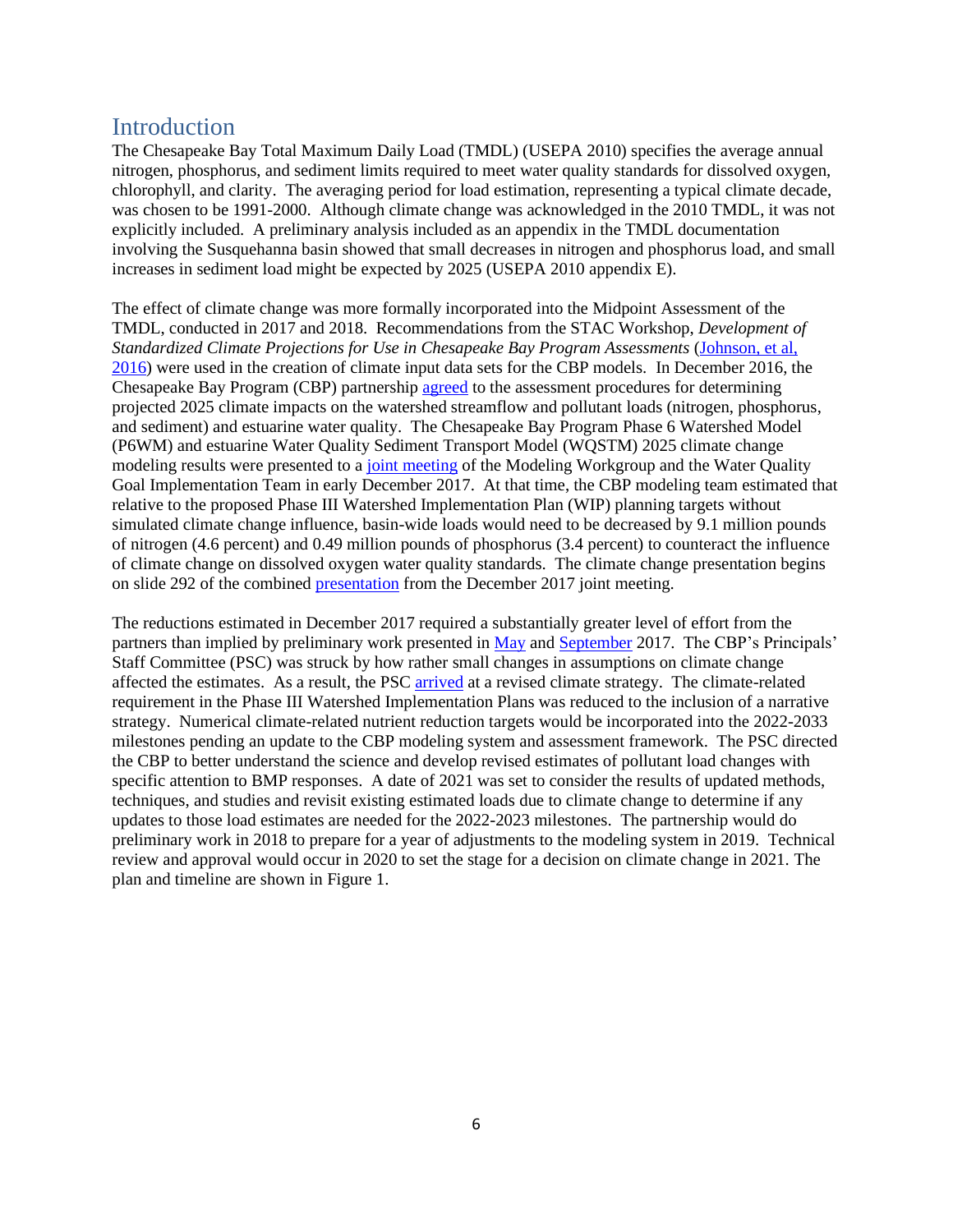

#### <span id="page-6-0"></span>**Figure 1: Multi-year climate change work plan**

The Chesapeake Bay Program Climate Change Modeling 2.0 workshop was organized for late 2018 to give input on watershed modeling, estuarine modeling, and the overall climate change assessment framework to be incorporated into the work of the CBP's Modeling and Climate Resiliency Workgroups. The two-day workshop brought together watershed managers and experts in climate change, estuarine, and watershed sciences to undertake a detailed and focused examination of the current results of the CBP's Midpoint Assessment climate change modeling efforts, assess lessons learned, and recommend next steps. In addition, guidance was sought in formulating a longer-term plan of study, including field sampling and data analysis, monitoring and modeling that will improve understanding of long-term climate change impacts, vulnerability, and risk management in the Chesapeake watershed and estuary, which could be considered in the conceptual framework in the next phase of CBP model development.

Although a full workshop report has not until now been published, draft recommendations from breakout groups were produced shortly after the September 2018 workshop, presented to STAC separately for the [watershed,](https://www.chesapeake.org/stac/wp-content/uploads/2021/06/Shenk-2018-12-07-STAC-CC20-WS-watershed-breakout-gary-shenk-1.pptx) [estuarine,](https://www.chesapeake.org/stac/wp-content/uploads/2021/06/Friedrichs_CCworkshop_STAC_slides_Dec2018-1.pdf) and [framework](https://www.chesapeake.org/stac/wp-content/uploads/2021/06/CC-Workshop_Group3_Summary_v2-1.pptx) groups, and used in the model revisions. The CBP modeling team worked with interested workshop participants to implement many of the recommendations in the climate analysis. Additionally, the CBP efforts were informed by a STAC workshop on *Monitoring and Assessing Impacts of Changes in Weather Patterns and Extreme Events on BMP Siting and Design* [\(Johnson, et al.](http://www.chesapeake.org/pubs/392_Johnson2018.pdf) 2018) which provided guidance on important climate-related effects to include in models. A STAC peer review of the existing CBP climate change assessment framework [\(Herrmann, et al.](http://www.chesapeake.org/pubs/386_Herrmann2018.pdf) 2018) gave clarity to the areas of analysis that were appropriately addressed and those that needed additional effort. STAC reviews of the Phase 6 Watershed Model [\(Easton, et al.](http://www.chesapeake.org/pubs/379_Easton2017.pdf) 2017) and the Water Quality Sediment Transport Model [\(Brady, et al.](http://www.chesapeake.org/pubs/388_Brady2018.pdf) 2018) provided climate change recommendations as well. The Modeling Workgroup, following guidance from its members and STAC, produced revised modeling estimates in [October 2019.](https://www.chesapeakebay.net/channel_files/38281/minutes_october_modeling_wg_quarterly_reivew.pdf) The Principals' Staff Committee approved the adjustments to the planning targets to account for climate change in [December 2020.](https://www.chesapeakebay.net/what/event/principals_staff_committee_meeting15) [Full documentation](file:///C:/Users/gshenk/Downloads/P6ModelDocumentation_ClimateChangeDocumentation%20(8).pdf) of the modeling decisions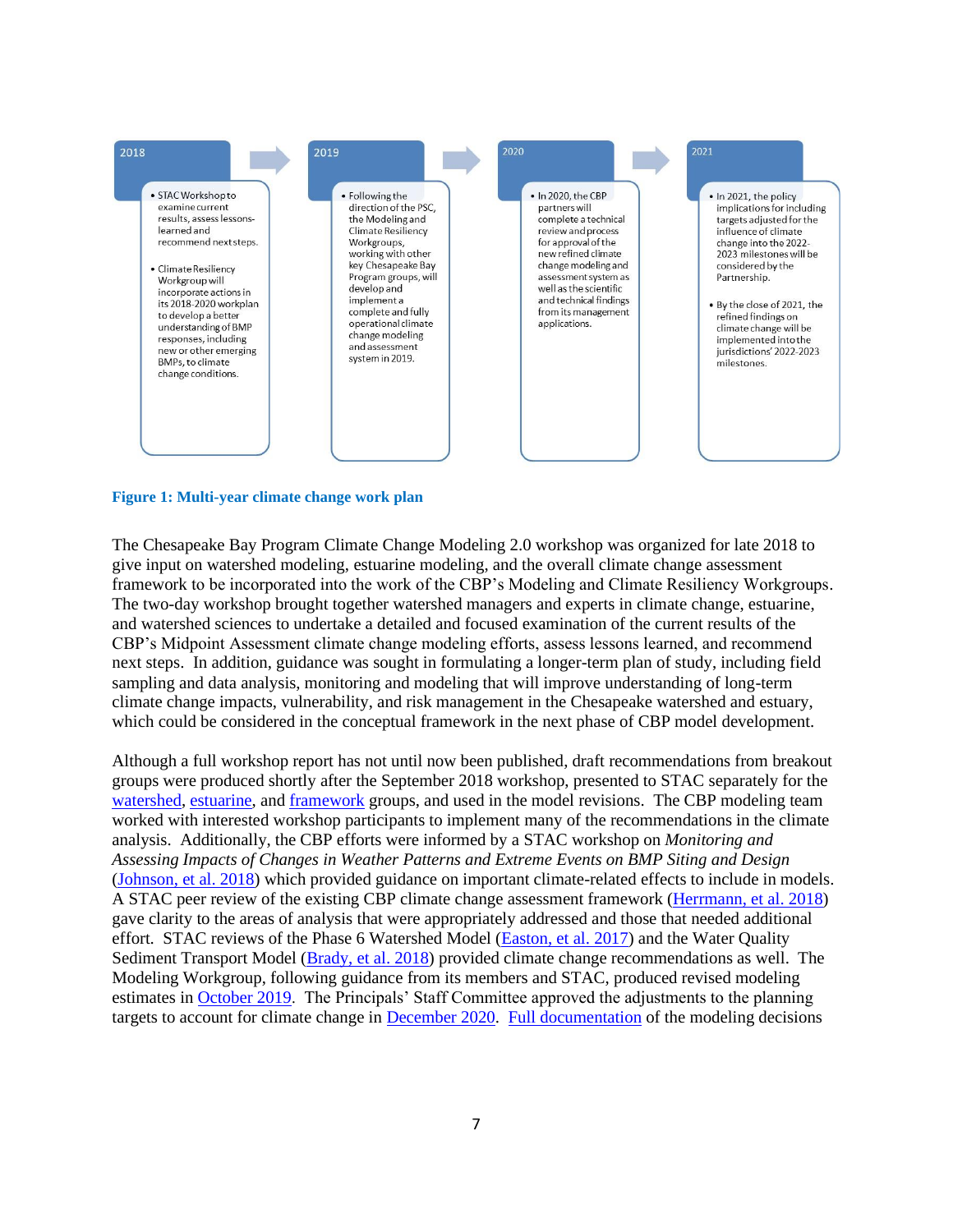and the partnership process is available on the Chesapeake Assessment and Scenario Tool (CAST, Chesapeake Bay Program 2017) [model documentation page.](https://cast.chesapeakebay.net/Documentation/ModelDocumentation)

## Presentations

A series of presentations provided the scientific and management background for the participants prior to the breakout sessions. Links to all presentations can be found on the STAC workshop page. They are also linked individually through the presentation titles in this document.

## Welcome – [Lee Currey, Maryland Department of the Environment](https://www.chesapeake.org/stac/wp-content/uploads/2021/04/Currey_Chesapeake-Bay-Program-Climate-Change-Modeling-2.pptx)

The CBP uses the Phase 6 modeling suite of tools to provide analyses that support decision making as part of the Chesapeake Bay TMDL 2017 Midpoint Assessment. The suite of Chesapeake Bay Program Partnership models includes watershed, estuarine, land use change, and atmospheric deposition models. Initial results of the climate change analysis indicate that significant reductions of nitrogen and phosphorus will need to be made to counteract the effects of climate change on dissolved oxygen in the Bay and meet state water quality standards. The workshop is motivated in part by the varying climate estimates presented to the PSC in 2017 and also by decisions and timelines for a Partnership decision on incorporating climate change in the TMDL midpoint assessment. Workshop participants' expertise is needed in the short term to meet these near-term goals and to lay out strategies to address climate change in the long term. Participants were urged to focus on the science rather than the policy questions.

## [Global Perspectives on the Effects of Climate Change on Coastal Eutrophication –](https://www.chesapeake.org/stac/wp-content/uploads/2021/04/Boesch-STAC-CC2.0.pptx) Don [Boesch, UMCES](https://www.chesapeake.org/stac/wp-content/uploads/2021/04/Boesch-STAC-CC2.0.pptx)

Climate change assessments for eutrophication issues have been performed and published for the Baltic Sea and the Gulf of Mexico. The Baltic Sea is expected to see decreases in oxygen brought about by increases in temperature and nutrient loading resulting from increased runoff by 2100. Similarly, the Gulf of Mexico is expected to see more hypoxia on the Louisiana Shelf which would require nutrient load reductions beyond those in the Gulf Hypoxia Action Plan to offset.

There is a wealth of global literature on climate change effects with some commonalities, but each region has its own idiosyncratic issues. Participants were encouraged to focus on the "big things" that we need to get right in the Chesapeake and to seek solutions that limit climate change as well as nutrient loads. The early findings that trend in hypoxia in the Chesapeake is inversely related to the amount of sea-level rise has increased the interest in accurate measurements and realistic projections of sea level. Recent improved analyses of sea-level rise were presented.

## [Introduction and Purpose of Workshop –](https://www.chesapeake.org/stac/wp-content/uploads/2021/04/Bennett_Monitoring-2.0-Intro-and-Purpose.pptx) Mark Bennett, USGS

A change in the CBP's climate assessment, caused by a change in the primary driving assumptions, led the PSC to postpone the climate decision until additional analysis could be performed. In the initial 2017 assessment, an increase in rainfall led to an increase in loading, which raised hypoxia in conjunction with an increase in the Bay temperature. However, these effects were almost exactly offset by sea-level rise which decreased hypoxia. For the final 2017 assessment, the calculated amount of sea-level rise was decreased relative to previous estimates, and the ocean temperature assumptions were altered, leading to a substantially greater reduction in loads to counteract the effects of climate change. Separate breakout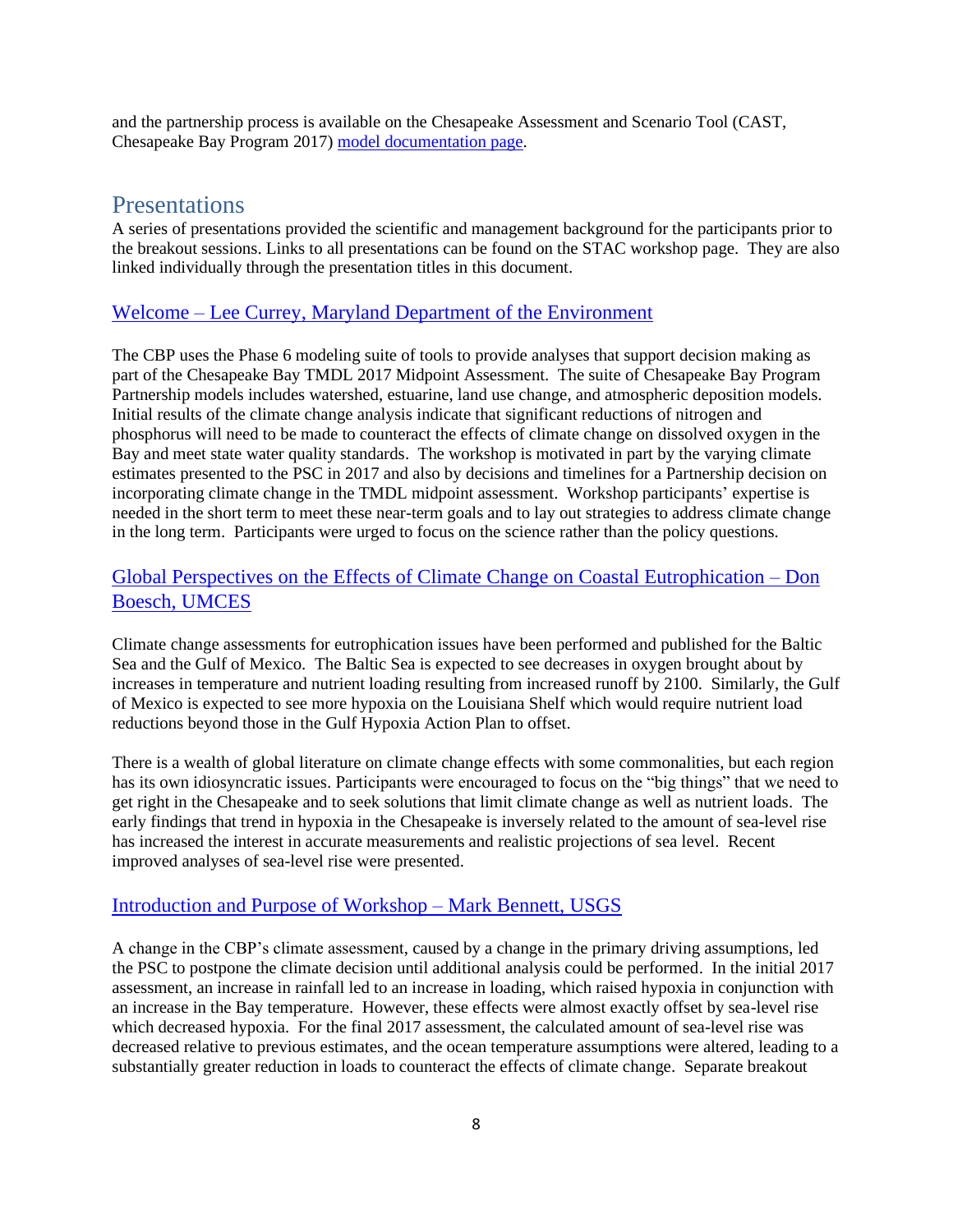groups will focus on watershed, estuarine, and the climate analysis framework to inform the climate reanalysis taking place in 2019.

## Overview of Climate Impact [Assessment Framework and Implementation –](https://www.chesapeake.org/stac/wp-content/uploads/2021/04/Overview_Climate-Impact-Assessment-Framework_Shenk.pdf) Gary Shenk, [USGS-CBPO](https://www.chesapeake.org/stac/wp-content/uploads/2021/04/Overview_Climate-Impact-Assessment-Framework_Shenk.pdf)

The CBP climate assessment as of December 2017 included decisions about how to create future rainfall and meteorology climate scenarios for use in the models, sensitivities of those models to the climate inputs, and the method to calculate the impact on nutrient planning targets. Each breakout group was given specific parts of the climate assessment to address.

As recommended by the previous STAC climate change workshop [\(Johnson, et al.](https://www.chesapeake.org/stac/wp-content/uploads/2021/04/20161021_Final_STACClimateChangeWorkshopReport.pdf) 2016), precipitation for 2025 is modeled by applying long-term trends in observed annual precipitation to the 1991-2000 observed rainfall. All temperature and precipitation forcing data for 2050 are generated using relative changes in GCMs. The analysis framework breakout group was to examine these assumptions along with the method of applying expected changes in dissolved oxygen relative to climate change to the TMDL nutrient loading targets.

The watershed breakout group examined the applicability of the Phase 6 watershed model to simulate the effects of climate change on watershed loads. The hydrologic and sediment load sensitivity is simulated directly with Hydrologic Simulation Program – Fortran (HSPF). Nitrogen change is assumed to be proportional to hydrology with no change in concentration. Phosphorus will change relative to stormflow and sediment washoff.

The estuarine group assessed the ability of the estuarine WQSTM to realistically simulate the effects of climate change and the model inputs used in the sensitivity experiments. Specifically, the estuarine group was asked to consider sea-level rise, surface temperature, ocean boundary conditions, and the response of the WQSTM to all inputs including changes in watershed loads.

## [Findings of the Phase 6 Watershed Model –](https://www.chesapeake.org/stac/wp-content/uploads/2021/04/BHATT-STAC-CC-WS-Application-of-Phase-6-Watershed-Model-to-Climate-Change-Assessment.pptx) Gopal Bhatt, Penn State and Lewis Linker, [EPA-CBPO](https://www.chesapeake.org/stac/wp-content/uploads/2021/04/BHATT-STAC-CC-WS-Application-of-Phase-6-Watershed-Model-to-Climate-Change-Assessment.pptx)

Following the recommendations of Johnson et al. 2016 under the guidance of the Modeling and Climate Resiliency Workgroups, the CBPO modeling team employed the Phase 6 Watershed Model to estimate the effect of climate change on the delivery of flow, nutrients, and sediment to the Chesapeake Bay. An overall increase in annual precipitation of 3.1% between 1995 and 2025 based on long-term trends was in general agreement with estimated increases from GCMs for RCP4.5. By 2050, the increase relative to 1995 is expected to be 6.28%, based on evaluation the median of multiple GCMs. Temperature increase is expected to average 1.12**°**C by 2025 and 2.03**°**C by 2050, also using RCP4.5. Rainfall was added preferentially to the highest historical rainfall events rather than spread evenly over all events. Change in potential evapotranspiration (PET) was estimated using the Hargreaves-Samani method which was demonstrated to be more appropriately reactive to changes in temperature.

By 2025, flow and nitrogen were modeled to have similar increases of 2.3% and 2.4%, respectively. Sediment and phosphorus were likewise similar in their increases of 3.3% and 3.1%, respectively. By 2050, the estimates had increased to 6.0% for flow, 8.3% for nitrogen, 15.3% for phosphorus, and 16.2% for sediment. The greater increase in nitrogen relative to flow was due to an increase in simulated scour of organic nitrogen.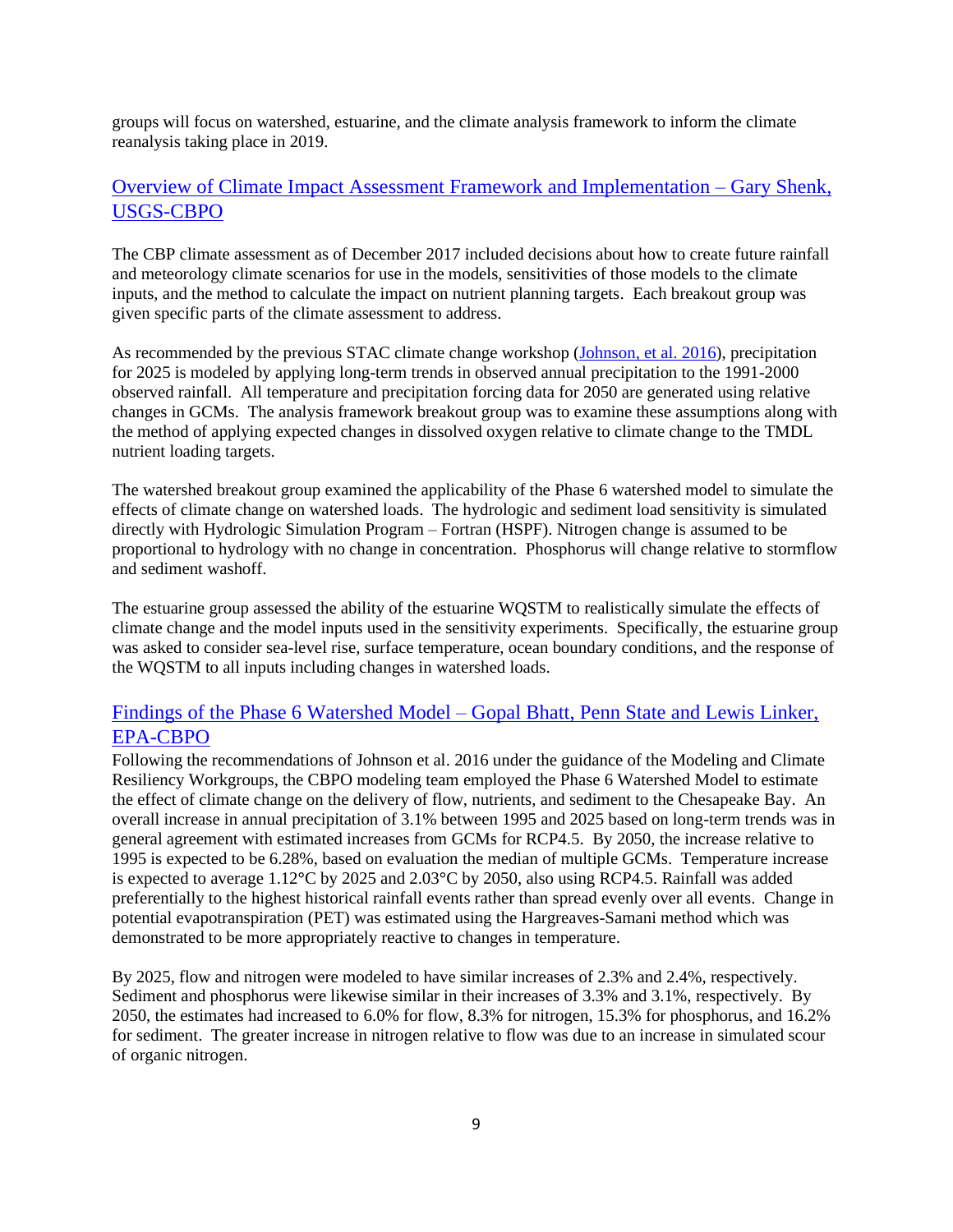[Preliminary Estimates of Future Climate Change Influence on Water Quality in the](https://www.chesapeake.org/stac/wp-content/uploads/2021/04/Findings-of-the-WQSTM_Tian.pdf)  Chesapeake Bay Using CH3D-ICM – [Richard Tian, UMCES, Carl Cerco, Attain, and](https://www.chesapeake.org/stac/wp-content/uploads/2021/04/Findings-of-the-WQSTM_Tian.pdf)  [Lewis Linker, EPA-CBPO](https://www.chesapeake.org/stac/wp-content/uploads/2021/04/Findings-of-the-WQSTM_Tian.pdf)

The CBP's estuarine Water Quality and Sediment Transport Model (WQSTM), otherwise known as CH3D-ICM, was run with updated inputs to produce initial estimates of the effect of climate change on dissolved oxygen concentrations. Sea-level rise relative to 1995 was set at 0.17 meters for 2025 and 0.5m for 2050, based on the recommendation of the Climate Resiliency Workgroup. Air temperature was set to an increase of 1.05**°**C for 2025 and 1.85**°**C for 2050. Temperature and salinity were adjusted accordingly at the open boundary.

Looking strictly at hypoxia defined as water with less than 1 mg/l oxygen, sea-level rise reduced hypoxia significantly and more than made up for increased watershed loads. However, the increased temperature increased hypoxia and was the dominant effect. Of the various temperature effects, the effect on saturation was greater than the effect on biological rates, which in turn was greater than the effect on stratification.

## [Management Actions in Response to Climate Change](https://www.chesapeake.org/stac/wp-content/uploads/2021/04/Round-Table_combined.pptx) – Tony Buda, USDA-ARS; Jon [Butcher, Tetra Tech; Curtis Dell, USDA-ARS; and Adel Shirmohammadi, UMD](https://www.chesapeake.org/stac/wp-content/uploads/2021/04/Round-Table_combined.pptx)

It is anticipated that management strategies will need to be modified to deal with climate change. Panelists gave short presentations leading to a discussion of climate effects on land management. Future management actions will need to deal with the increased frequency and severity of large events. Tony Buda illustrated the importance of large events using phosphorus loads from a small research watershed in Pennsylvania. A single storm, Tropical Storm Lee, accounted for 21% of the decadal phosphorus loads from that watershed. Jon Butcher pointed out that urban BMPs could be sized to expected future climate, but that there would be significant cost associated with more robust design. He also referenced work pointing to the potential for decreased effectiveness in agricultural conservation practices. Curt Dell anticipated increased use of winter cover crops and double cropping with warmer winter temperatures. He also saw the need for more irrigation and a likely increase in the diversity of crops grown. Adel Shirmohammadi related results of a modeling study that identified critical source areas on the landscape and how they are expected to expand under climate change. Programs that target BMPs to critical source areas are expected to be effective at meeting TMDL limits, particularly in the face of climate change.

More research is needed before we have full knowledge of the anticipated effects of climate change on management practices, but we can start to adapt our modeling suite to what information is available. Research outside of the Chesapeake Bay region should be used to make up for the lack of local studies. Models will need to operate at a finer scale and should first address seasonality, crop uptake, and irrigation to be most effective at incorporating the effects of climate change. As the simulation of management practices is refined in the models, it will become necessary to work on incentives for adopting BMPs that are sited appropriately and effective in a changing climate.

## Questions for breakout groups

Using the foundational information in the morning presentations and participating in plenary discussion, workshop participants were invited to breakout groups to formulate recommendations for the Chesapeake Bay Program. The following initial list of questions was provided by the steering committee. Breakout groups developed additional and alternative questions as described under the individual breakout sessions.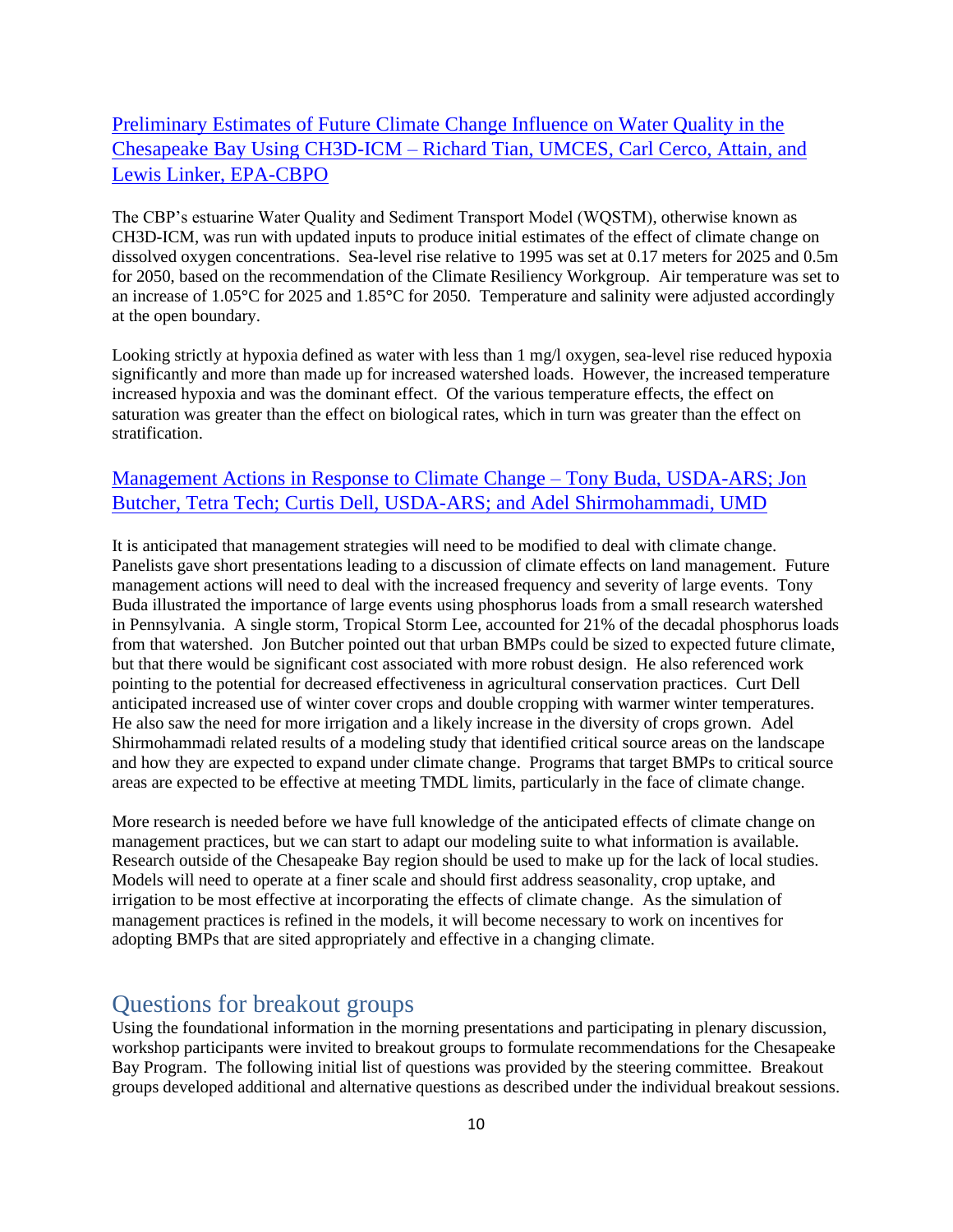- How do the responses of the CBP Phase 6 Watershed Model (P6WM) and Water Quality Sediment Transport Model (WQSTM) to future climate forcing compare to other modeling efforts and frameworks?
- What additional or different climate change approaches and methods should be incorporated into the P6WM and WQSTM?
- How can CBP modeling efforts account for potential impacts of larger landscape-level changes (e.g., changes in land use or agricultural systems) on nutrients and sediments loads?
- What ranges of inputs should be used for the WQSTM for water column temperature and ocean boundary changes?
- How does the relative rate of increasing precipitation, temperature, and sea-level rise influence Chesapeake water quality in 2030, 2035, 2040, and other future years? What are the trends of climate change impacts going forward beyond 2025?
- What new and/or refined methods and modeling techniques could be used to better assess projected impacts on watershed loads and estuarine impacts for a range of future scenarios?
- What improvements could be made to the methodology used to develop jurisdiction-specific nutrient pollutant loads due to 2025 climate change conditions and beyond?
- What are the remaining research gaps and highest priority information needs (e.g., data, research, modeling methods and techniques, programmatic efforts)?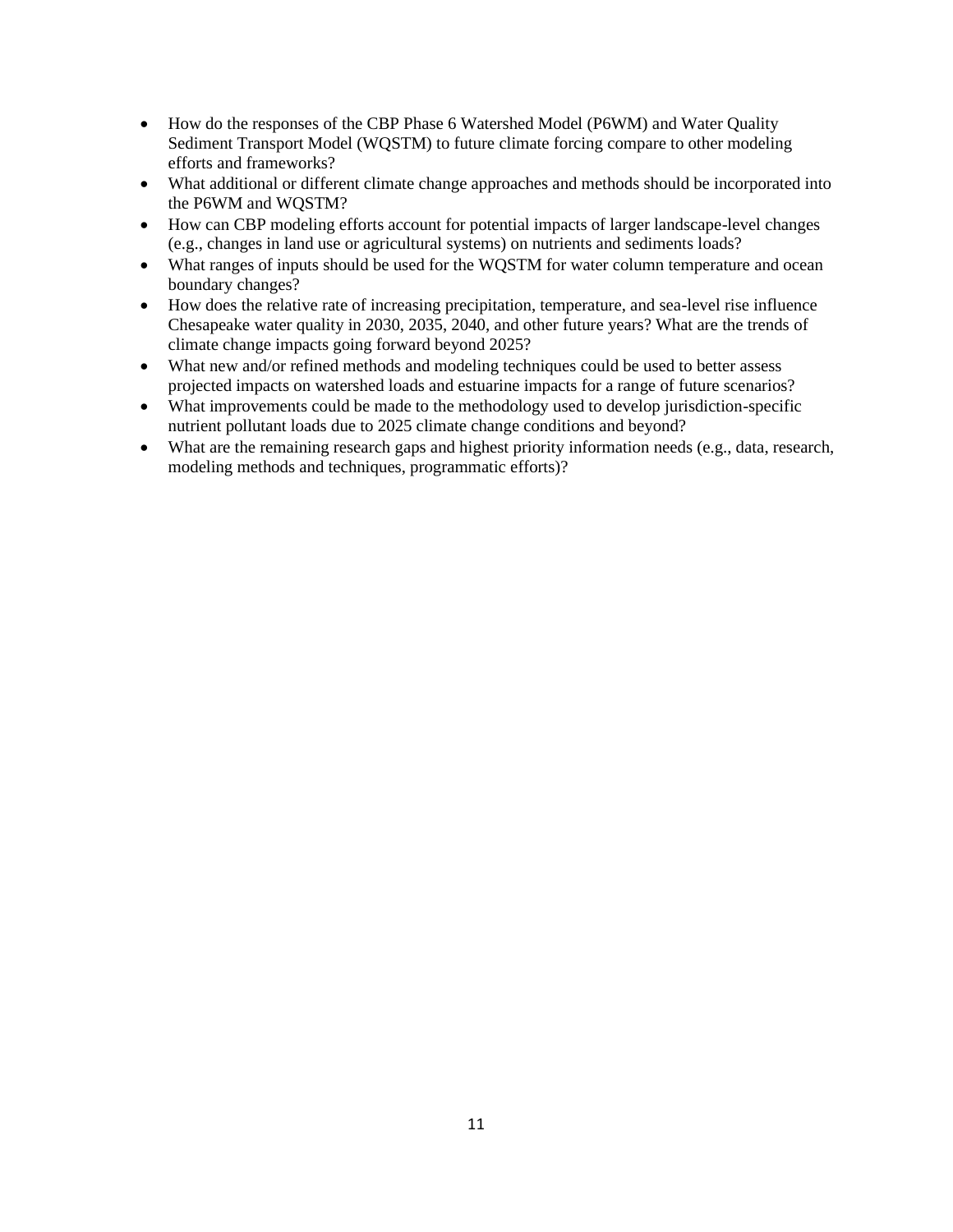## Results of the Three Breakout Group Discussions

Discussions within breakout groups began on the afternoon of the first day and continued through the morning of the second day. Breakout group leaders were charged with organizing the group and choosing members responsible for facilitating the discussion, collecting notes, reaching consensus on priority recommendations, and drafting the recommendations for the workshop report. Leaders typically also filled some or all of those roles.

In the afternoon of the second and final day of the workshop, breakout group leaders presented a short list of recommendations that represented the consensus high-priority recommendations from their group. The recommendations were discussed in plenary and received additional input from a group of water quality managers who were asked for feedback. These results of these discussions were considered in the final recommendations.

## Watershed Model Breakout Group

## Specific questions for the watershed group

- 1. How do the responses to future climate forcing in the present application of the CBP Phase 6 Watershed Model (P6WM) compare with other modeling efforts and frameworks? Which assumptions and processes (regarding, for example, temperature, precipitation, soil moisture, evapotranspiration, plant growth, etc.) are particularly sensitive with regard to delivery of fresh water, nutrients and sediments to tidal waters? Are there more defensible assumptions or formulations that could be implemented by 2019?
- 2. Although the P6WM simulation of climate changes through 2025 showed only small changes in TN and TP delivery to the estuary they indicated greater increases for more soluble and bioavailable forms that exacerbate estuarine hypoxia. Are these projections of nutrient speciation reliable and appropriate?
- 3. For the period extending at least to 2050, how should CBP modeling and assessment efforts account for potential impacts of landscape-level changes and practices, e.g., urban and agricultural land use, forest composition and dynamics, agricultural cropping systems, irrigation, storm-water management, etc., on nutrients and sediments loads? Specifically, how can the sensitivity of and improvements in BMPs in response to climate change be incorporated in the modeling framework?
- 4. From the perspective of watershed processes, how can the uncertainty in model projections best be quantified and the degree of confidence communicated effectively to decision makers, both for projections through 2025 and, in the longer term, through 2050?
- 5. What are the most critical needs for information, synthesis, and research?

The watershed breakout group discussed near-term and long-term changes that could be made to the simulation of the effects of climate change in the Chesapeake Bay Program's Phase 6 and future watershed models.

#### Watershed Model Discussion and Recommendations

The P6WM has an explicit simulation of the effects of climate change on hydrology and sediment using the Hydrologic Simulation Program – Fortran (HSPF). Since spatially variable stormwater runoff and sediment washoff are used in the P6WM to predict phosphorus load, these relationships can be used to estimate the changes in phosphorus loads associated with climate change. Nitrogen loads, however, are not directly related to climate variables in the P6WM, so additional methods must be built into the Watershed Model to simulate the effect of climate on nitrogen loads. The method of simulation related to climate change was described in plenary and again in the watershed breakout. The watershed group came to an agreement on the four general recommendations to improve modeling of the climate effects on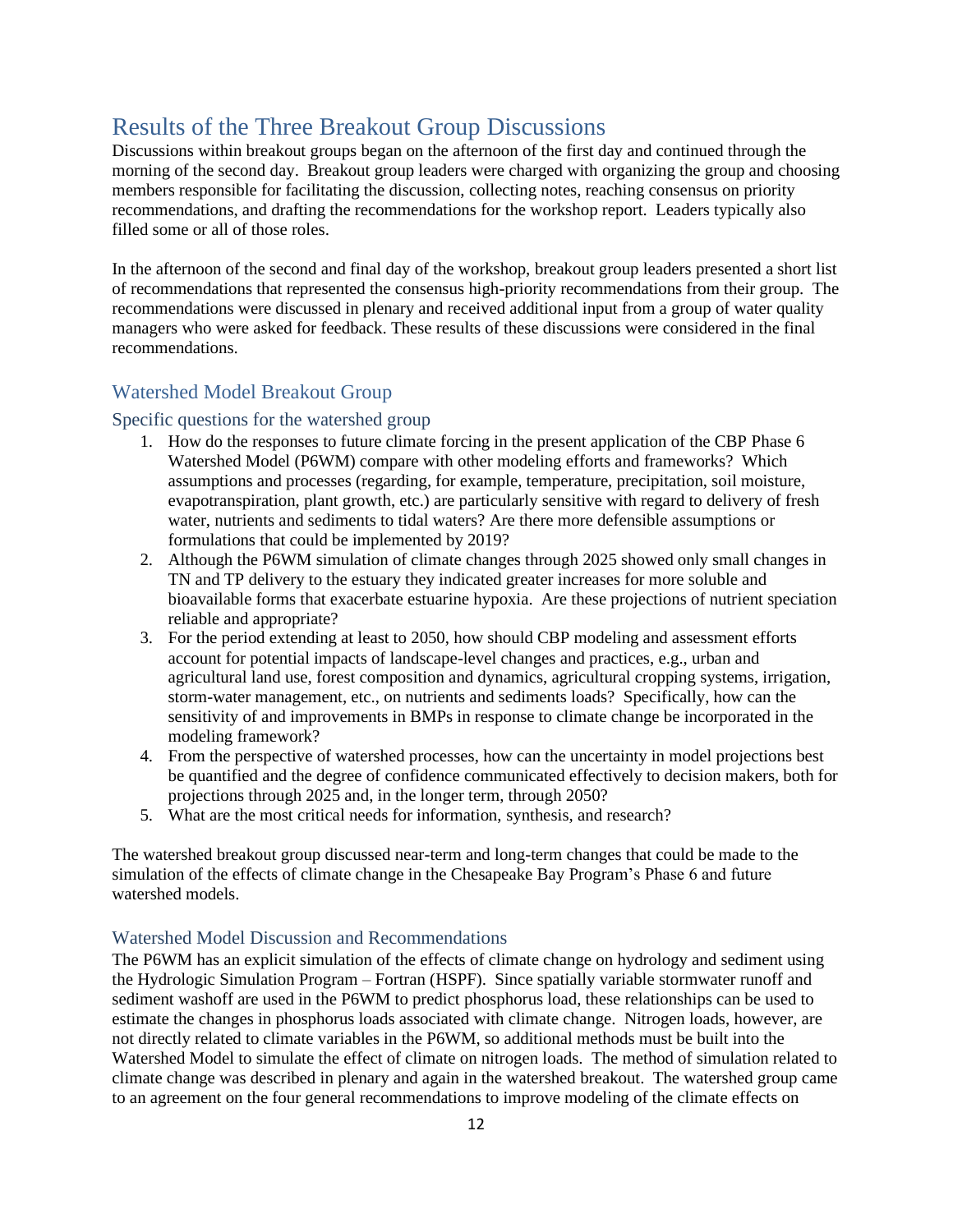nutrient delivery in the Chesapeake Bay watershed: Improve the nutrient response to flow and sediment change; improve the response of nutrient speciation to climate change; incorporate the effects of climate change into BMP effectiveness estimates; and introduce the estimation of uncertainty into the decision process.

#### *Improve the nutrient response to flow and sediment change*

Currently, the P6WM simulates a change in nitrogen that is proportional to the change in flow due to climate effects. This response to changes in flow is based on prior CBP modeling and published reports on the effects of climate change. Phosphorus load changes are based on climate-induced changes in surface runoff and sediment washoff for agricultural and natural landscapes. There is currently no phosphorus loading effect of climate change simulated in developed areas. The changes in nitrogen and phosphorus are applied separately to each land use and segment. The workshop participants suggested that the CBP investigate the following improvements to the nutrient response in the P6WM. They felt that these goals were all attainable in the short term by 2019, but that there should also be a more in-depth and long-term effort.

**Spatially vary the relationship between nitrogen and flow.** The assumed proportional relationship between change in flow and change in nitrogen output to a stream is supported at the large scale, but there may be significant differences between land use types and between geographic settings. It is suggested that the CBP undertake an additional literature review to investigate these different responses. Published small-scale modeling efforts may be particularly useful. The CBP should also investigate using the existing P6WM responsiveness to groundwater recharge and available water capacity.

**Developed area sensitivity to Phosphorus.** The lack of a response of developed area phosphorus loads to climate change is not supportable, especially if climate change causes altered sediment loading from developed areas. As with nitrogen, it is suggested that the CBP address this through a literature review concentrating on published small-scale modeling efforts.

**Investigate potential changes to wastewater overflows.** The current modeling for climate change does not consider the effect of climate on the frequency or severity of wastewater overflows. In combined sewer systems, overflows could be assessed through the existing combined sewer overflow model at the CBP. Sanitary sewer overflows would also be affected and should be investigated through literature reviews and by examining local and state records across the jurisdictions, potentially leading to revised data input and flow-driven deliveries for each watershed.

#### *Change the nitrogen and phosphorus speciation methods*

The nitrogen speciation in the P6WM is determined by an observed positive correlation between total nitrogen load per acre and ratio of nitrate to total nitrogen at the more than 100 CBP nontidal network monitoring stations where the USGS calculates nitrogen loads [\(https://cbrim.er.usgs.gov/\)](https://cbrim.er.usgs.gov/). The nitrogen speciation relationship is applied to all combinations of land use and land segment individually. As nitrogen loads are modified by climate change, the relationship between total nitrogen and nitrate is applied to the new loads and as a result, the nitrate fraction increases under climate change in the model. The species fractions of phosphorus loading from land are not modified for climate change scenarios. Climate runs are simulated in the HSPF riverine module for large rivers and species fractions of both nitrogen and phosphorus are modified by the simulation through biogeochemical processes.

The workshop participants suggested that the observed relationship between nitrate fraction and total nitrogen was likely due to spatial differences in land use rather than climate differences and therefore it is not appropriate to apply the ratio in climate scenarios. A better approach for the 2019 analysis for nitrogen would be to keep the species fractions constant through climate runs as is currently done for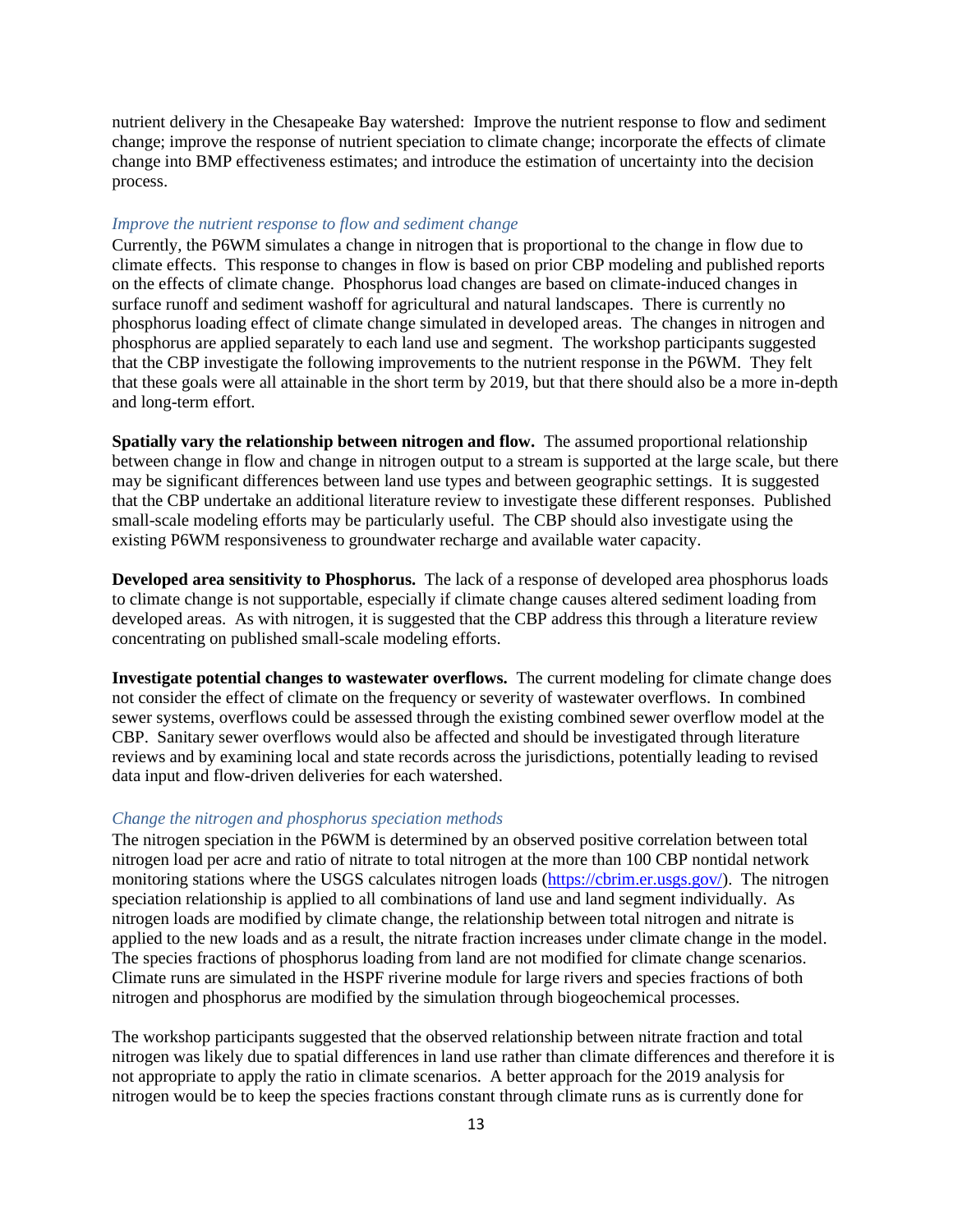phosphorus. Another suggestion was to look at observed surface runoff and baseflow speciation and apply modeled changes in surface and baseflow components of runoff in response to climate to reestimate nitrogen species fractions.

In the longer term, the CBP should revisit the question of changing nitrogen and phosphorus speciation as a reaction to climate change. Specifically, the CBP should investigate the complex concentrationdischarge relationships in the observed record and should include analysis of changes in the proportion of species with discharge. In addition to the CBP nontidal network, there are other existing data sets such as the Maryland Department of Natural Resources storm sampling network, the International Stormwater BMP Database, and other Municipal Separate Storm Sewer System (MS4) databases that could be useful in separating the effects of climate, land use, geology, and BMPs on nutrient speciation. Small-scale studies may exist that could be used in the upcoming STAC climate change synthesis for a section on speciation. Fine-scale models could be used to generate knowledge that could be generalized for the watershed. For example, increased temperatures could result in a change in animal and plant species density, phenology, and activity that would in turn alter stream chemistry.

#### *Incorporate the effects of climate change into the BMP effectiveness estimates*

Many participants in the watershed breakout identified the need to understand the effects of climate change on BMP effectiveness estimates as a top priority; however, it was also understood that the recommendations were long-term rather than for the 2019 assessment. In a previous STAC report (Johnson, et al 2018), the CBP was urged to support the development of tools to support the design of BMPs with the consideration of climate change. The protocol for CBP BMP expert panels (Chesapeake Bay Program 2015) requires the consideration of variability due to climate; however, the complete reports rarely address climate change.

A successful consideration of the climate effects on BMPs would need updated intensity-durationfrequency (IDF) rainfall curves and then a simulation or analysis of the effects that these changes in IDF curves would have on BMP performance. For BMPs that incorporate "green" components, the effect of changes in temperature and soil moisture on plant growth should also be considered. The effects of failure of the BMP in extreme conditions and the frequency of failure should be included. The CBP should recommend that states update their stormwater regulations similarly to updated regulations in Wisconsin, California, Massachusetts, and Canada. Many BMPs have an intended effect of pollutant reduction and co-benefits that may occur downstream or within the management practice itself. These co-benefits may also be sensitive to climate change.

It is clear from the prior STAC report (Johnson, et al., 2018) and the BMP expert panel protocol that the CBP understands the need to incorporate climate considerations in BMP effectiveness estimates, but that the resources have been limited. The CBP should update the BMP panel protocol to emphasize climate change effects on the BMP and be prepared to support the efforts of the BMP panels appropriately. The CBP could request that the Chesapeake Bay Trust develop a Request for Proposals for BMP response to climate change. The CBP could request that the upcoming STAC synthesis on climate change assess the tools currently in existence to address this problem as a means of organizing some of the research that needs to be done.

#### *Consider uncertainty in the decision-making process*

The incorporation of uncertainty estimation in the CBP decision making process is a frequent recommendation from STAC to the CBP (e.g. Stephenson, et al 2018). However, the difficulty in completing an uncertainty quantification and the complexity of the decision-making process often confound efforts. Climate change presents an ideal opportunity for a 'trial run' of decision making under uncertainty. An uncertainty quantification considering different global climate models and downscaling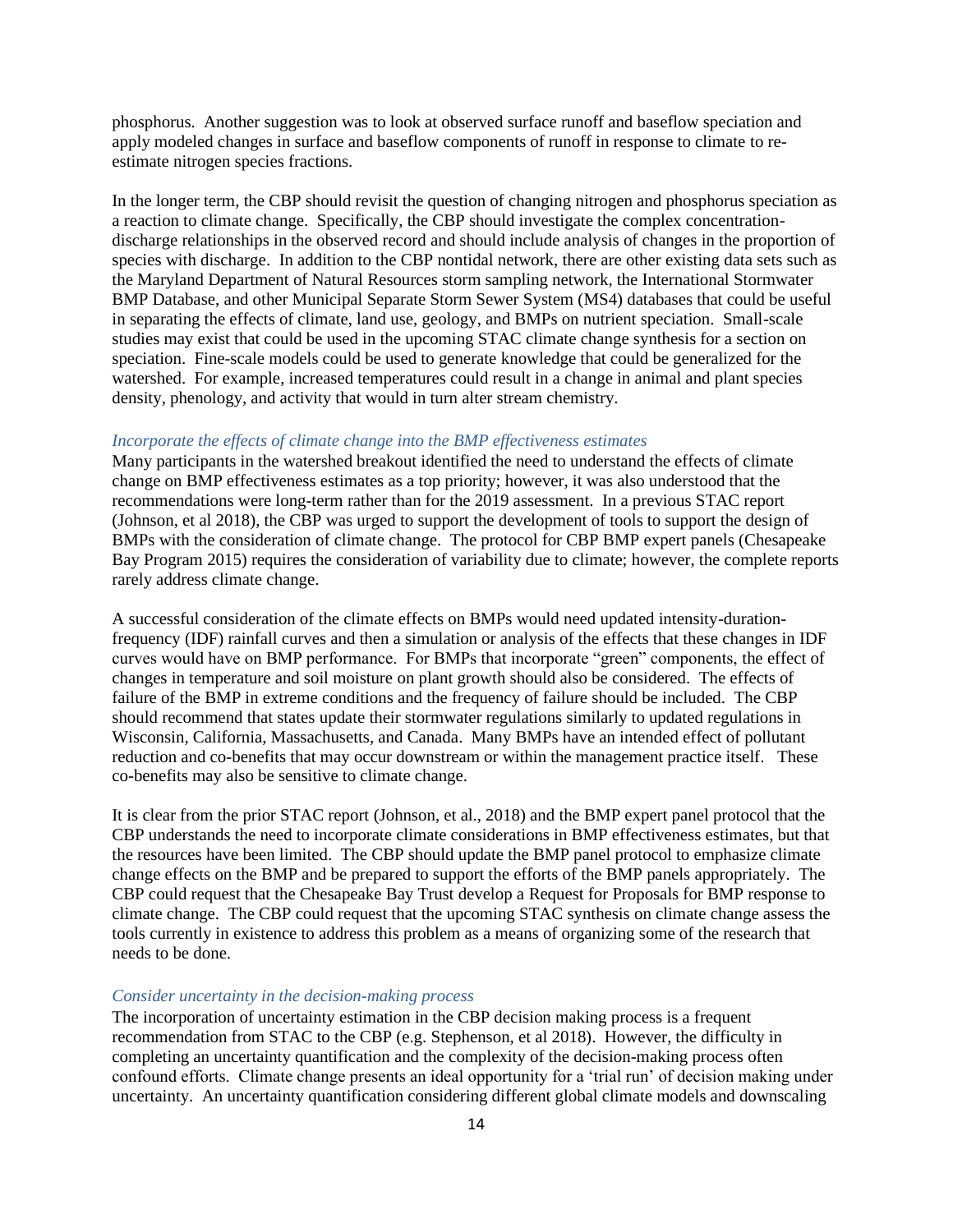techniques has already been presented to the CBP partnership (see, for example the [presentation](https://www.chesapeakebay.net/channel_files/25921/20180710_-_bhatt_-_mwqm_-_application_of_the_phase_6_to_climate_change_assessment.pdf) to the Modeling Workgroup from July, 2018). The decision-making process may be tractable as well in that it is limited to one issue with lower stakes than the full planning target-setting efforts of 2017.

The participants in the workshop recommended that by 2019, the effects of climate change could be presented as probabilities or risks. The additional reductions required to offset the effects of climate change could be reported as a probability distribution from which statistics could be determined. For example, it could be reported there is a 50% chance that the effect is equivalent to at least X million pounds of nitrogen and a 90% chance that the effect is equivalent to at least Y million pounds of nitrogen. Alternatively, a reduction of 9 million pounds of nitrogen may result in an increase in probability of meeting water quality standards from A% to B%. In the longer term, the participants recommended that the CBP fully integrate uncertainty into models and decisions and that the CBP should consider techniques like robust decision making or least regrets analysis.

#### Estuarine Model Breakout Group

#### Specific Questions for the Estuarine Model Breakout Group

- 1. How do the estuarine water quality responses to future climate forcing (specifically including temperature increases, sea-level rise, and changes in inputs of freshwater, nutrients, and sediment from the watershed) in the present application of the CBP Water Quality and Sediment Transport Model (WQSTM) compare with those of other comparable modeling efforts and frameworks? What causes differences and how can these be tested? Which assumptions regarding both forcing (e.g., temperature, sea-level rise, watershed inputs) and processes (e.g., hydrodynamics and biological processes) are particularly consequential for the simulated distribution, timing and severity of hypoxia? Are there more defensible assumptions or formulations that could be implemented by 2019?
- 2. How should the next generation of the WQSTM and other estuarine models evolve to produce reliable estimates of climate change-related risks to water quality and other Bay restoration goals for the period extending at least to 2050? How might climate change modify the estuary in ways that would require reformulation of the structure and assumptions of the modeling approaches (through, for example, changes in ocean boundary conditions, winds, and solar radiation; retreat of shorelines and wetlands; and loss or invasions of species that have large influence on ecosystem processes)?
- 3. From the perspective of estuarine responses, how can the uncertainty in model projections best be quantified and the degree of confidence communicated effectively to decision makers, both for climate impact assessment through 2025 and, in the longer term, through 2050.
- 4. What are the most critical needs for information, synthesis and research?

#### **Near-term recommendations for the estuarine model**

#### *Resolve the effect of sea-level rise*

The estuarine breakout group discussed the existing discrepancies between the results of the multiple ongoing climate change modeling studies currently being implemented in the Bay. Specifically, Irby et al. (2018), based on the Regional Ocean Modeling System (ROMS), find that sea-level rise between 1995 and 2050 is likely to reduce Chesapeake Bay hypoxia. This result is also supported by similar scenario tests performed with the CBP's WQSTM estuarine model. However, another different Chesapeake Bay implementation of ROMS (later published as Ni et al., 2019) found that sea-level rise will exacerbate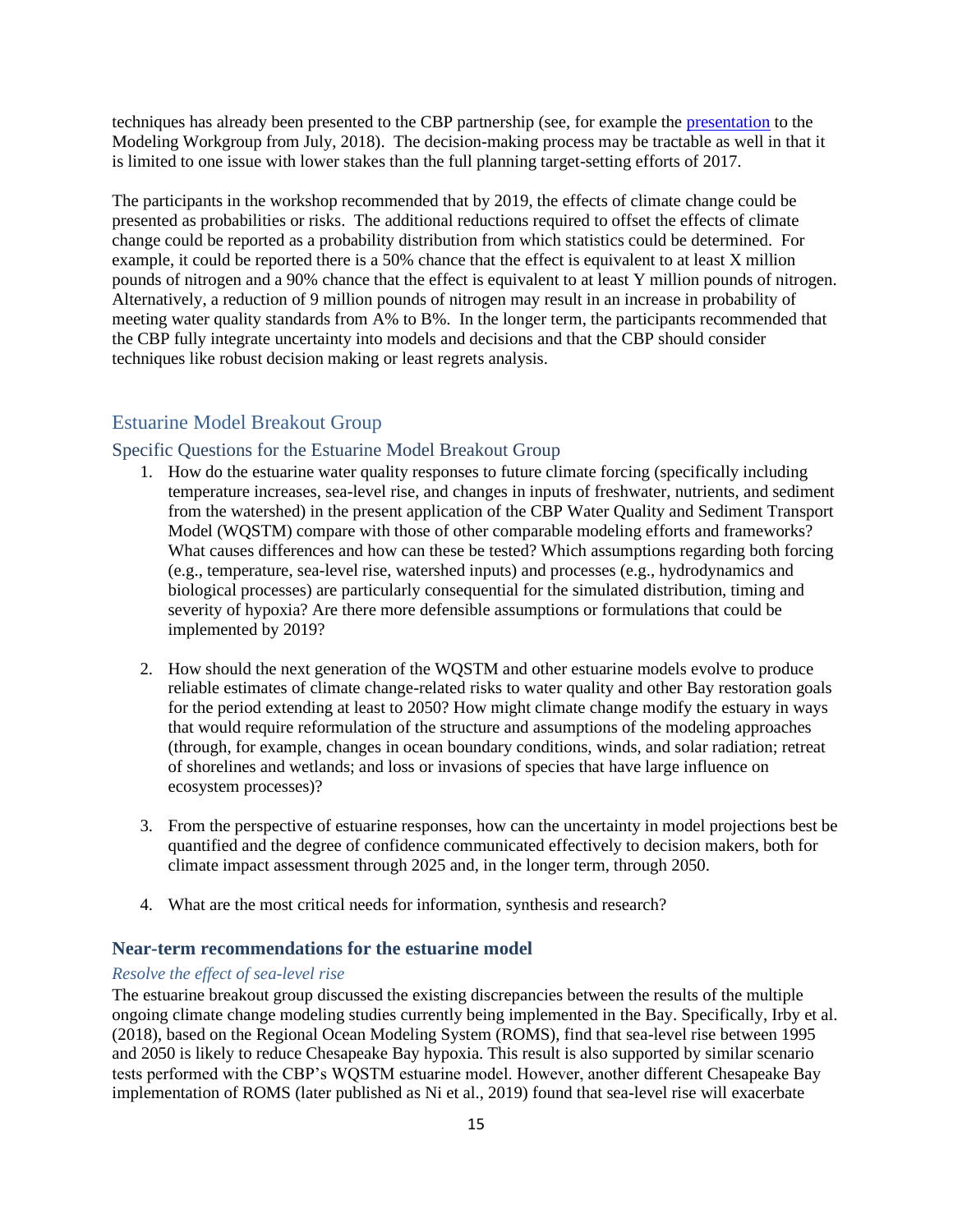hypoxia. Since estuarine circulation and stratification are both expected to increase with sea-level rise, but likely have opposite impacts on oxygen, this is a complex problem that needs further study. The estuarine breakout group agreed that better understanding this discrepancy between model results of the impact of sea-level rise on hypoxia should be the highest short-term priority for the CBP.

#### *Re-examine biogeochemical model parameterizations to realistically account for temperature dependence*

**Increase phytoplankton growth at high temperatures.** The estuarine model currently includes phytoplankton growth curves that flatten or decrease with increased temperatures, rather than increasing as would be expected from the classic Eppley relationship (Eppley, 1972). Part of the rationale for this parameterization is that the spring diatom group is generally less abundant in summer. To force this to occur in the model, the spring diatom group is parameterized with a growth rate that slightly decreases at higher temperatures. However, this is inconsistent with the understanding that phytoplankton generally tend to grow faster in warmer temperatures. Over decadal time scales as water temperatures continue to warm, we would expect new types of phytoplankton to outcompete and grow faster than the current phytoplankton in the Bay. As a result, the breakout group recommends that the estuarine model should incorporate a phytoplankton temperature-growth curve that increases exponentially at high temperatures. This is not likely to alter the existing calibration since this effect will be most influential during very warm conditions that have seldom occurred in the past but will likely occur more often in future decades.

**Include a temperature dependent mortality or grazing rate in the model.** Not only will phytoplankton grow faster at warmer temperatures, but phytoplankton will also likely be grazed at faster rates, and this needs to be accounted for in the model as well. In fact, the temperature dependence of grazing parameterizations should typically be greater than that of phytoplankton growth.

#### *Re-evaluate model forcing*

**Re-examine the outer boundary conditions.** It is not clear from open ocean warming studies whether the Mid-Atlantic Bight is increasing or decreasing in salinity (Saba et al., 2015). The breakout group thus recommends that tests should be performed with both conditions (increasing salinity at the boundary and decreasing salinity at the boundary) in order to determine the impact of such changes on the estuary. **Investigate downscaled future wind products.** Downscaled GCM wind products, such as those obtained via Multivariate Adaptive Constructed Analogs, are now available for the Chesapeake Bay region. These changes in future wind forcing are expected to be small, but it is not clear what the impact of these wind changes will be on hypoxia. The breakout group thus recommends some simple tests should be performed to quantitatively examine the importance of future changes in winds as a major cause of future change in hypoxia. These tests should be conducted with multiple GCMs, since different GCMs appear to project different future changes in wind speed and direction.

#### *Focus on relevant metrics*

To date, the CBP Modeling Workgroup has largely focused their estuarine climate change studies on the impact of climate change on hypoxic volume, however the Water Quality Standards are focused on spatial and temporal distributions of oxygen *concentrations*, as well as water clarity, and chlorophyll concentrations. Thus, to determine the impact of future climate change on our attainment of these critical water quality standards, the impact of climate change on these metrics should be examined, rather than focusing primarily on hypoxic volumes.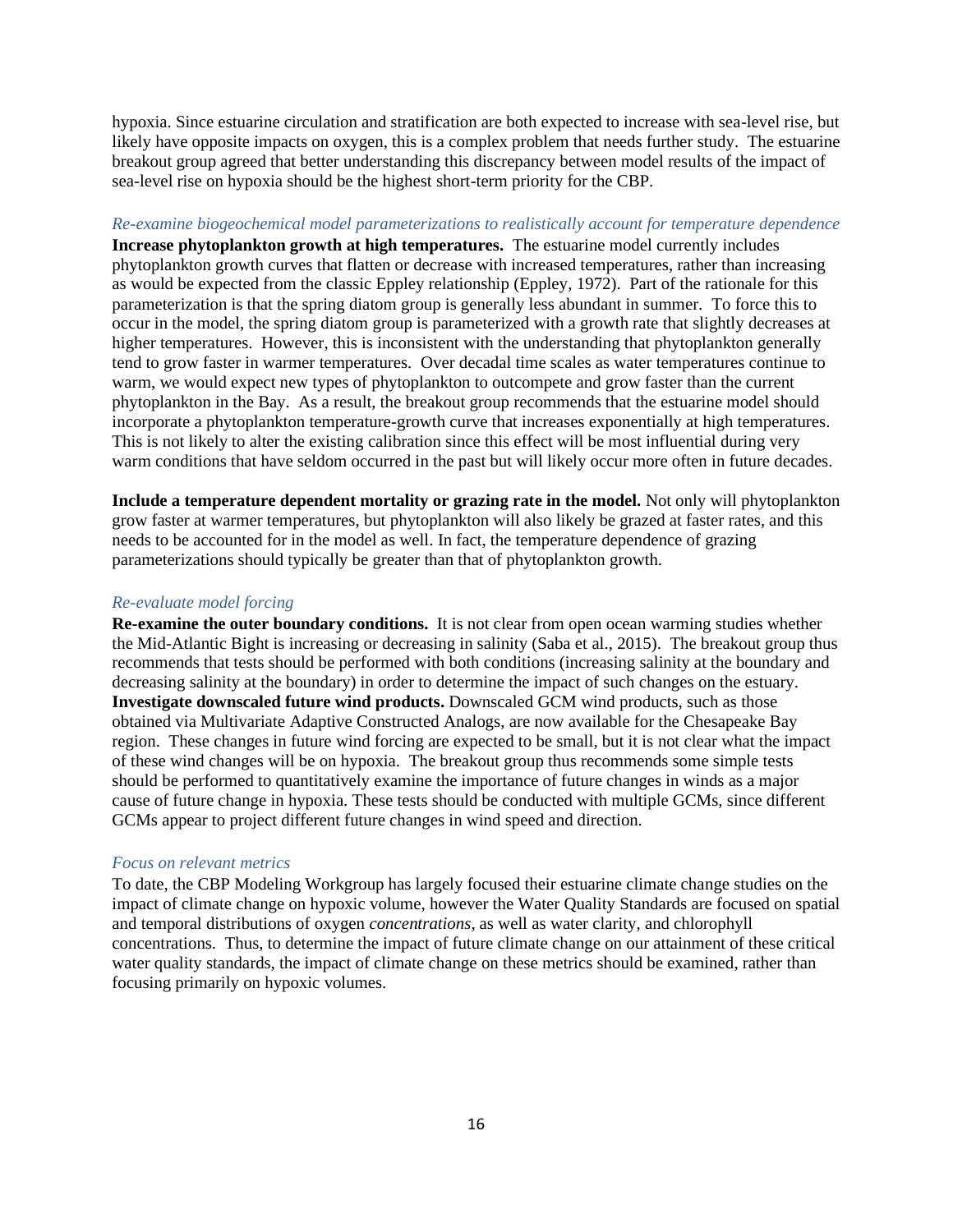#### **Medium-term recommendation for the estuarine model**

#### *Conduct a multiple model comparison*

The estuarine breakout group agreed that it is essential that a rigorous multiple model comparison and skill assessment be performed over the historical period of 1985-2018. This is unlikely to be performed in time for the CBP's reevaluation of climate change effects on the TMDL but should be a goal in the next several years. Rigorous model comparison would increase confidence in the CBP's estuarine modeling system, and directions for future change, much as the shallow water modeling comparison effort did several years ago. In particular, the models should be compared for the recent years, especially given recent unusually wet conditions. To facilitate this comparison, the breakout group recommended that the CBP should extend the coupled P6WM-WQSTM simulations at least through 2018, so that model results in more recent years can be compared with other state-of-the-art model results.

#### **Longer-term recommendations for the estuarine model**

#### *Develop a new estuarine model*

Although the current estuarine model has been adequate for addressing the CBP's needs over the past several decades, the estuarine breakout group agreed that to address many of the climate change issues that CBP managers feel are critically important, a more state-of-the-art "next generation" estuarine model is now required. The critical components of this next generation model are summarized below, which will ensure that the CBP's modeling system can adequately address climate change related policy questions.

- 1. **Use an unstructured grid model.** The Chesapeake Bay is a large multi-scale system that requires a model that can resolve processes at multiple spatial scales. Small tributaries and regions of strong bathymetric change could fail to be successfully simulated with a grid scale that is appropriate only to the main stem of the Bay. The estuarine breakout group agreed that an unstructured grid model is required to resolve small-scale processes where such resolution is required and allow for lower resolution to save computation time/cost where it is not. Note that this was also a strong recommendation of STAC's CBP Modeling in 2025 and Beyond workshop [\(Hood et al.,](http://www.chesapeake.org/pubs/401_Hood2019.pdf) 2019).
- 2. **Simulate wetting and drying.** Because sea-level rise and recurrent flooding are already having critical impacts on many parts of the Chesapeake Bay system, a model is required that includes episodic wetting and drying of grid cells and can thus adequately simulates coastal flooding and changing coastlines. The existing model is structured as if there is a hard and fixed barrier surrounding the Bay's tidal waters, and thus sea-level rise results in an increase in estuarine depth, but no corresponding increase in area or coastal flooding. Accurate simulations of the effects of sea-level rise cannot be attained with such a simplified system.
- 3. **Develop a spectral wave model.** The breakout group agreed that a spectral wave model is required as part of this "next generation" model, in order to ensure that shoreline erosion and sediment transport will be accurately represented as these will also likely be changing in the future.
- 4. **Extend the open boundary onto the coastal shelf**. One of the most significant issues with the current estuarine model, and perhaps one of the most straightforward to correct, is the location of the outer boundary. Currently the WQSTM grid ends at the Chesapeake Bay mouth, however the breakout group agreed that the outer boundary of a future model grid must be moved farther offshore onto the Mid-Atlantic Bight shelf, as is the case with all other Chesapeake Bay modeling systems (e.g. Irby et al., 2016, Da et al., 2018, Hong and Shen, 2012, Testa et al., 2014, Lanerolle et al., 2011, Ye et al., 2018, Cai et al., 2020, Cai et al., 2021). We note that this was also a recommendation of the STAC WQSTM Review Panel [\(Brady et al, 2018\)](http://www.chesapeake.org/pubs/388_Brady2018.pdf). The breakout group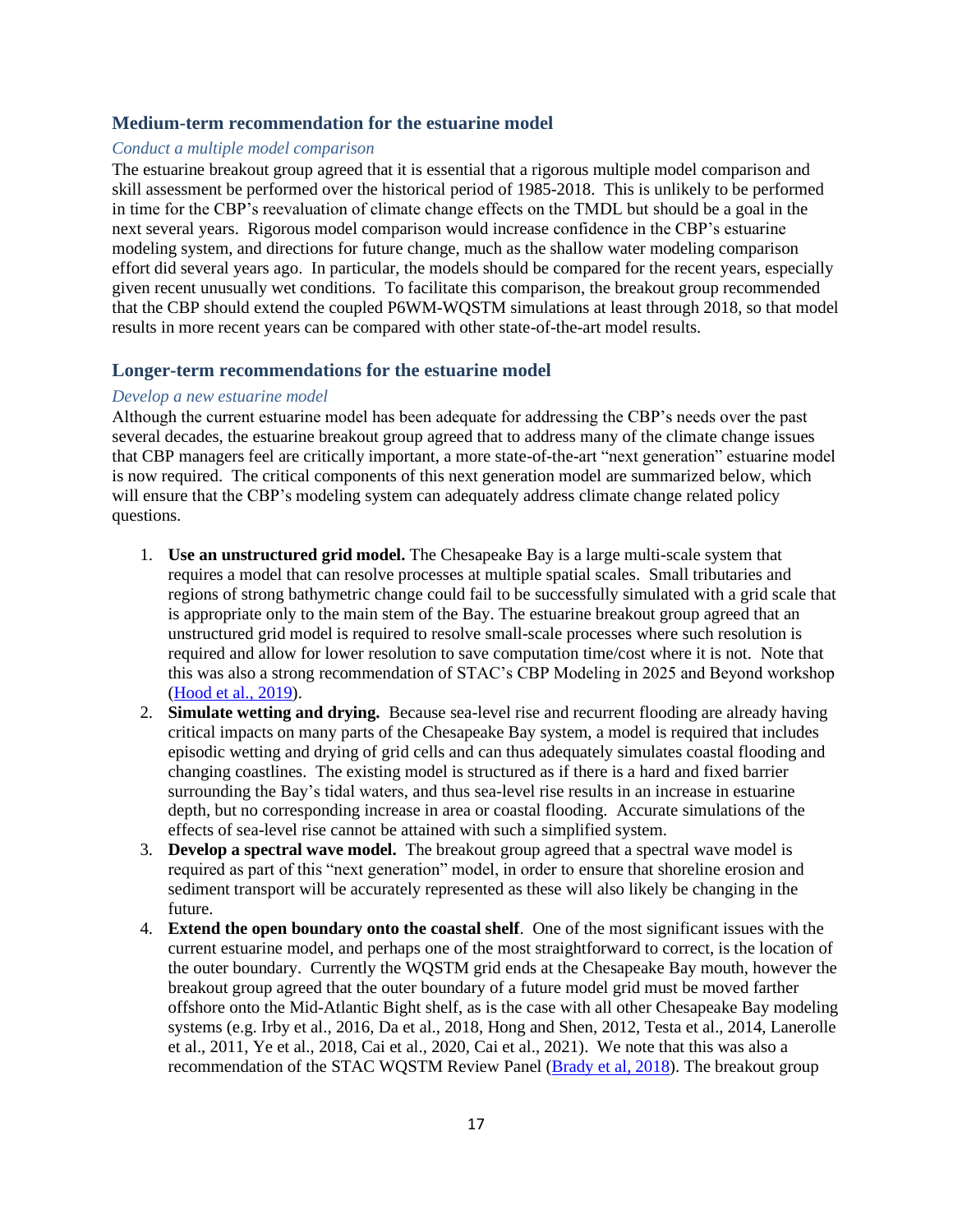further recommended that the model solutions be relaxed (nudged) to observations where and when they exist at the Bay mouth.

- 5. **Improve biogeochemical model parameterizations**. Re-examine all temperature and salinity dependent parameterizations, including changing stoichiometric relationships. Add additional parameters that may be important for climate change, such as acidification which may be critical for oyster simulations, zooplankton as a linkage to higher trophic levels, and potentially Harmful Algal Bloom (HAB) species. The wetland and SAV models should be improved with new research. The system should be used to investigate the impacts of climate change on higher trophic levels, including invasive species.
- 6. **Improve model forcing.** The realism of atmospheric forcing for the estuarine model should be revisited. Many reanalysis products with realistic spatial and temporal variability now exist, and may be far superior to what is currently used by the WQSTM. These could, for example, include more low-pressure systems, which might have a significant effect on oxygen dynamics. Potential impacts of future tidal range changes should also be investigated.

## Overall CBP framework of climate analysis breakout group

#### Specific questions for the Framework group

- 1. What improvements to the current framework used by the CBP to determine the nutrient load reductions needed compensate for the effects of climate change in the Chesapeake TMDL could reasonably be implemented by 2019? Answers should consider both the deliberations on (a) the watershed and estuarine components of the current model framework and (b) the methods employed to estimate additional load reductions based on modeled changes in attainment of dissolved oxygen criteria.
- 2. How should the uncertainties inherent in (a) the P6WM and WQSTM, (b) the assumptions regarding changed conditions, and (c) load reduction estimation, inform the degree of confidence placed by decision-makers in potential adjustments made in the TMDL to compensate for climate change through 2025?
- 3. Beyond 2025, in consideration of the likely host of changes in the watershed and estuary both as a result of, and in response to, climate change, how might the present CBP model framework be adapted to guide Chesapeake Bay restoration goals at least to 2050? Should alternative modeling approaches be employed and how might they inform a management-responsive model framework?
- 4. As extrapolation of past trends becomes increasingly unreliable into the future, what regional or global models (or ensembles) of climate and other (e.g. sea-level, shoreline and wetland changes, acidification, etc.) drivers should be considered to provide a longer-term perspective for achieving Chesapeake Bay restoration goals, including but not limited to water quality attainment? Which greenhouse gas concentration pathway scenarios should be used? How should projections be represented, e.g. by central tendency, confidence intervals or ranges?
- 5. How could the CBP climate change assessment framework be structured to support iterative risk management, explicitly recognizing uncertainties and that they narrow over time, but taking reasonable and prudent actions to limit climate change and adapt to unavoidable changes in sufficient time?
- 6. Which of the information and research needs identified for the watershed and estuary are most critical from a management perspective? How could these needs be met? What should be the scope and focus of the proposed STAC climate change synthesis?
- 7. What societal responses to climate change (e.g., greenhouse gas emission reduction requirements, rapid transition to renewable energy, increased demand for biofuels, food supplies, transportation, flood and water management) might pose risks or opportunities for water quality attainment and how might these be included in the assessment framework?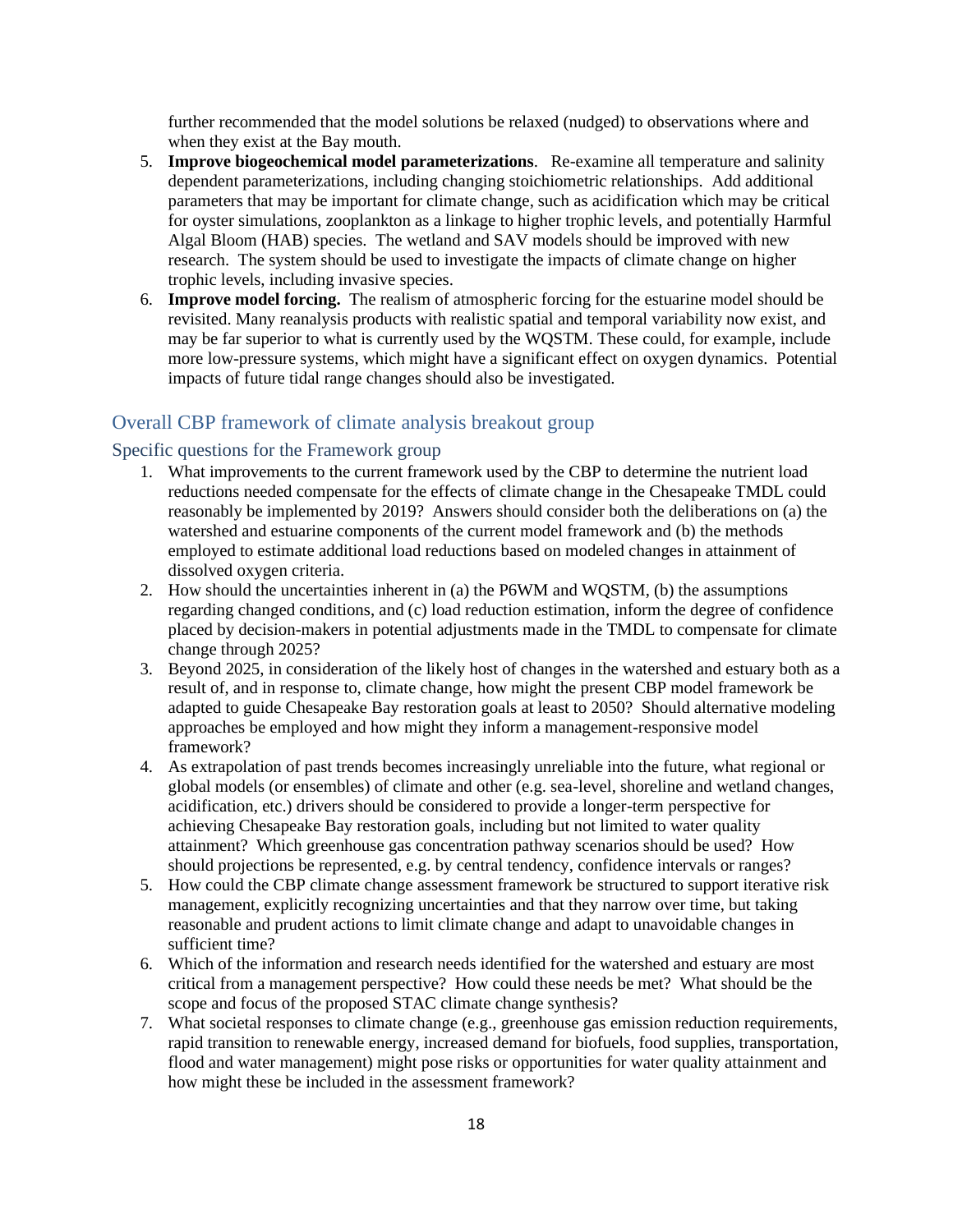#### Group discussion

The charge to Breakout Group 3 was to recommend improvements to the overarching CBP framework of climate change impact analysis and its incorporation in the Total Maximum Daily Load (TMDL). The discussion was structured around seven guiding questions above. Broadly, the questions addressed improvements to the approach used by the CBP to assess and compensate for climate change impacts by 2025 for incorporation within the TMDL, and the formulation of a plan of analysis and study to improve understanding of longer-term climate change impacts and management responses in the Chesapeake watershed and estuary. The latter included the evolution of the conceptual framework for the next phase of CBP model development that extends the horizon to 2050 and beyond.

In considering these questions the discussions noted that the CBP undertook an extensive and commendable effort to incorporate climate change considerations into the challenge of reducing loads of nutrient pollutants sufficient to achieve water quality objectives. The applied computational procedure used the established watershed and estuarine water quality models on which CBP management decisions rely, and adjusted them by a single set of changes in key climatic factors estimated to occur between 1995 and 2025. These changes were modeled by extrapolation of recent trends (in the case of precipitation and sea-level rise) or from the projections (in the case of air temperature) by an ensemble of General Circulation Models (GCMs) that assume a certain future change in atmospheric concentration of carbon dioxide and other greenhouse gases. The CBP models were then used to estimate the changes in low dissolved oxygen (hypoxia) in the deep waters in the Bay and the nutrient reductions needed for criteria attainment compared to the prior scenario that was based upon 1995 climate and sea level. It was then estimated that additional nitrogen load reductions of 9.1 million pounds per year beyond the current TMDL, assuming a certain allocation of responsibility among the jurisdictions, would be required to achieve the water quality requirements.

[Figure](#page-18-0) 2 outlines the computational procedure that was used to produce the estimate of 9.1 million pounds of additional basin-wide nitrogen. A major concern regarding this procedure is that future climate inputs and watershed and estuarine responses were treated deterministically, producing extremely overconfident results. This concern has been voiced previously by the expert panel that conducted STAC-sponsored review of the Climate Change Assessment Framework (Herrmann et al., 2018).



<span id="page-18-1"></span><span id="page-18-0"></span>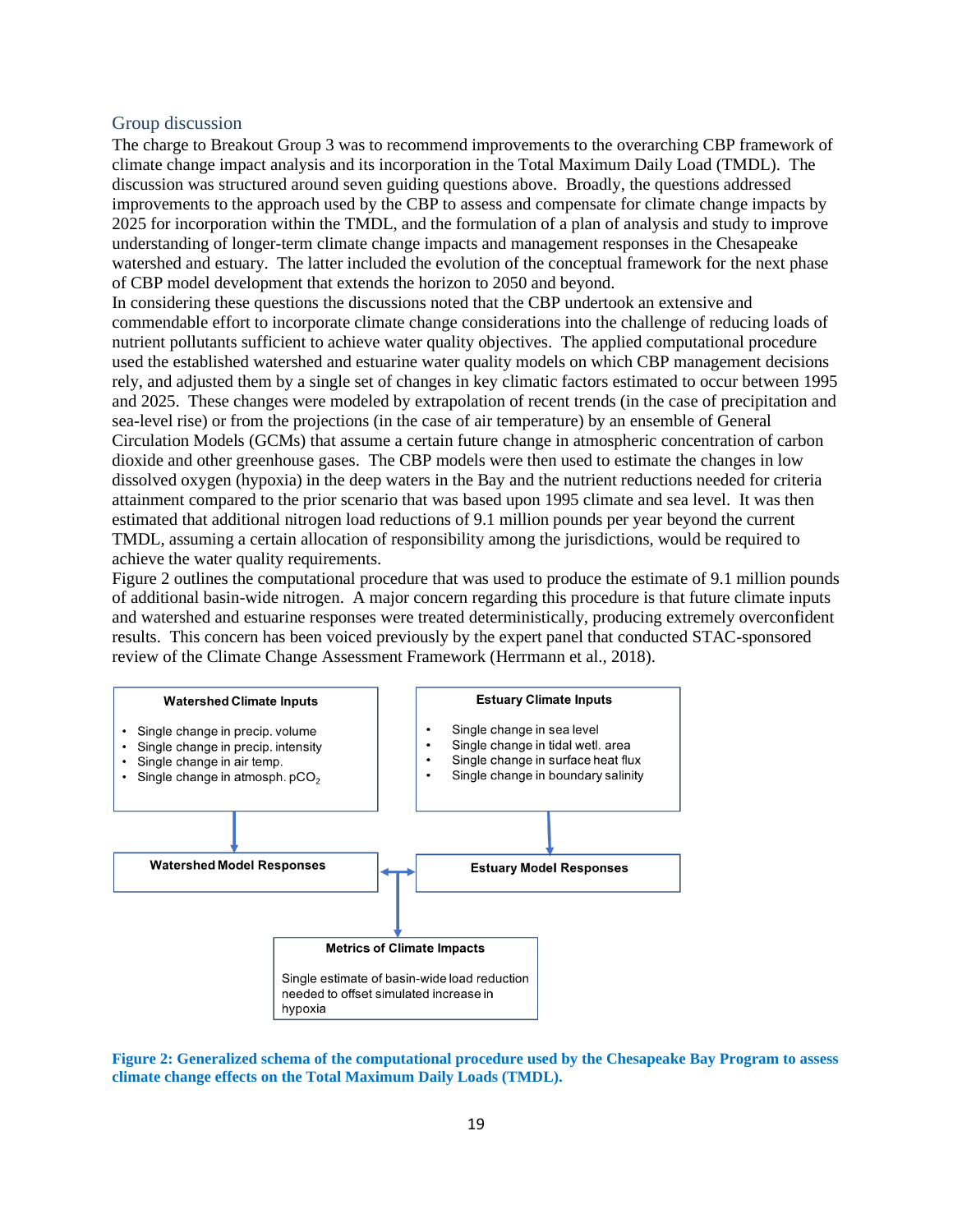The challenges of characterizing the watershed and estuarine responses to the changing climate were discussed by Breakout Groups 1 and 2, which focused on the watershed and estuarine modeling, while the discussions in Breakout Group 3 were centered around future climate conditions and a need to develop a comprehensive computational strategy that could be suitable for explicit and systematic incorporation of uncertainties inherent in any projections of the future. The following are recommendations based on the Group 3 discussion, organized around the 2025 and longer-term assessments. Following the recommendations, an illustration is given of a comprehensive strategy for planning an informative ensemble of climate simulations that might be used to expand on the deterministic computation summarized in

[Figure](#page-18-0) 2.

#### General Recommendations

#### *Produce actionable science*

Models and assessments regarding climate change effects on water quality should be framed to provide actionable information leading to effective responses and solutions. For example, beyond estimation of changes in nutrient loads delivered from the watershed, modeling and assessment should indicate how best management practices (BMPs) could be adapted to mitigate these effects. Now and into the future, we are in a new era of integrated management in which we will be mitigating and adapting to climate change at the same time we work to improve and maintain water quality. Actions taken to mitigate and adapt to climate change offer some opportunities, as well as some risks, for achieving water quality and other Chesapeake Bay ecosystem objectives.

#### *Estimate the uncertainty of projections*

The uncertainties associated with projecting climate change impacts should be clearly and properly characterized, together with the recognition that climate change impacts will present an evolving, moving target throughout the coming century. Estimated nutrient reduction targets should not be presented as single numbers, but the probabilities around an estimate of central tendency, or in the case of long-term changes based on GCM models, "stress-testing" to determine the likelihood of meeting the TMDL targets under a range of plausible future climatic conditions. This idea is further developed in the section below on a computational strategy for uncertainty quantification (see section *Illustration of the Utility of an Ensemble Computational Strategy*). The CBP response to climate change should be framed as an iterative risk management problem. Targets based on estimates of central tendency or other approaches should be characterized as such. Where uncertainties are high, the level of confidence in the direction of the trend should be communicated.

#### *Characterize the importance of various climate drivers*

When presenting and communicating the proposed nutrient reduction targets to the partnership, the CBP should characterize the sensitivity of the targets to different drivers (e.g., changes in temperature, sealevel, precipitation, and runoff). Because the relative confidence in the projected changes varies, with higher confidence in temperature than runoff, for example, decision makers can better grasp the risks and long-term challenges if informed about the sensitivities to different drivers. Going forward, scientists should work to better define those changes and sensitivities that are least understood.

#### *Use GCMs rather than trend extrapolation for long-range projections*

Additional analyses of the responses of nutrient loading or hypoxia to interannual climate variability could demonstrate possible responses to climate change in the future and improve modeling skill. However, while the near-term (present to 2025) assessment might rely on appropriate extrapolations of environmental trends (e.g., precipitation or sea level) computed over the recent past, it must be recognized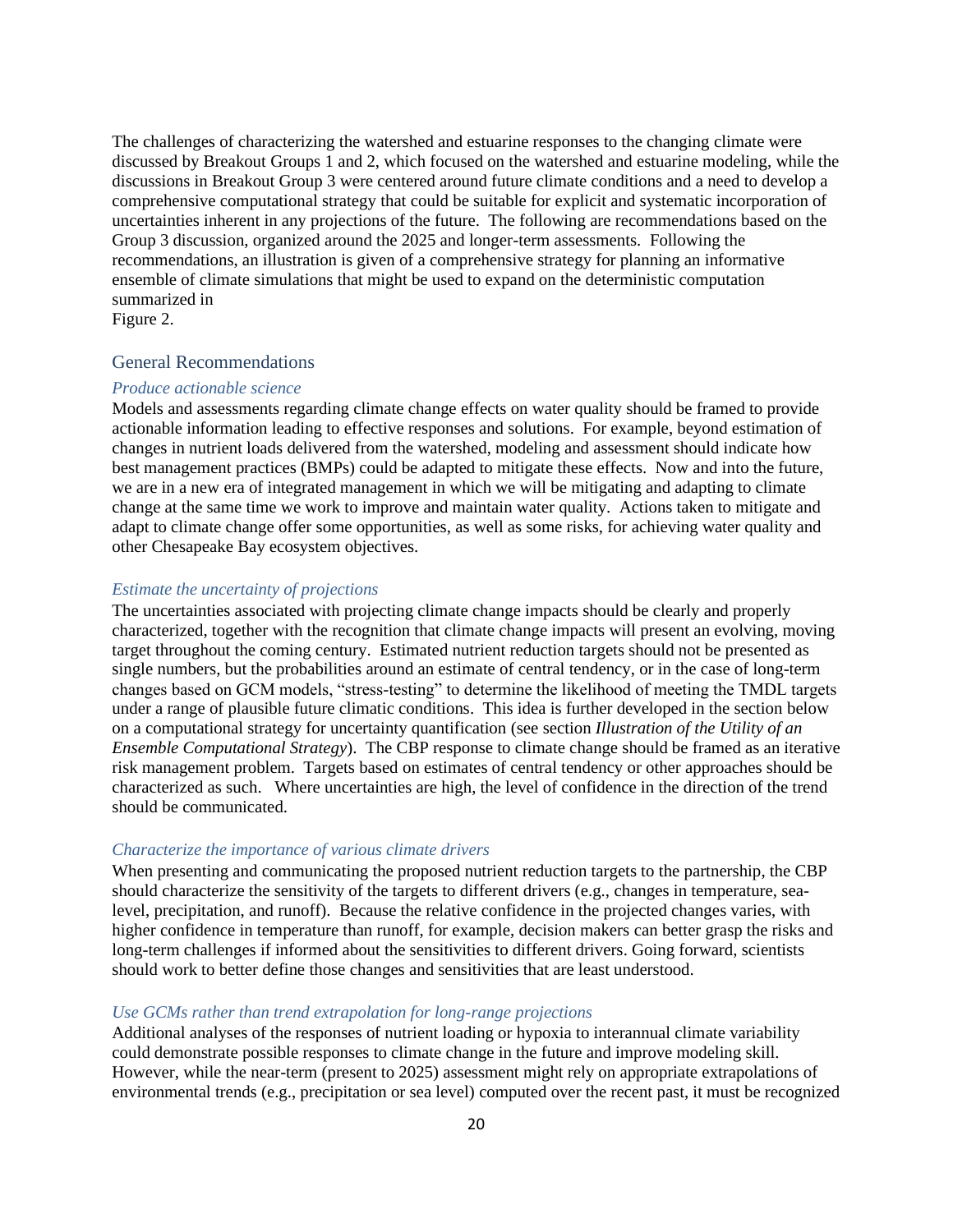that extrapolation is a far less reliable predictor over longer time horizons (post-2025), when state shifts and changes in the rate of greenhouse gas emissions will play an important role. These longer-term assessments must rely on projections based on widely accepted General Circulation Models (GCMs) and Representative Concentration Pathways (RCPs).

#### Recommendations for 2025 projections

#### *Assess BMP performance under climate change*

Providing estimates of the nutrient load reductions needed to offset the effects of climate change on water quality attainment is necessary, but insufficient. Ultimately, to be useful these estimates should be accompanied with assessments of the sensitivity of water quality BMPs to changes in precipitation, air temperature and other climate drivers. There is a need for improved understanding of the resilience of different water quality BMPs to climate change, including beneficial changes in design and siting.

#### *Communicate the assumptions of trend extrapolation*

It should be clearly communicated that changes in temperature and precipitation through 2025 largely reflect the internal variability of climate (e.g., decadal oscillations) as well as long term climate change.

#### *Incorporate seasonal changes*

As currently implemented, the "delta method" used to create meteorological time series representing future climate change does not capture the fact that changes are not uniform over the seasons. A single multiplier is used to adjust precipitation in each month of the year. Differential changes across the seasons could have major effects on watershed and estuarine processes. As part of the 2025 assessment, the methods used to create climate change scenarios should be revised to incorporate seasonal variability.

#### *Improve modeled shoreline processes*

As currently implemented, the estuarine model does not adequately represent processes and feedbacks associated with Bay shoreline wetting and drying, nor the losses and gains of tidal wetlands associated with shoreline transgression. The effects of shoreline transgression on wetlands and other shoreline habitats could have significant effect on Bay water quality. As part of the 2025 assessment, an effort should be made to improve the representation of shoreline processes in the estuarine model.

#### *Re-examine all assumptions regarding climate change*

As the approach for projecting the effects of climate change on hypoxia by 2025 is refined, all of the assumptions regarding changing conditions should be carefully reexamined based on recommendations of the breakout groups specifically addressing the watershed and Bay water quality models. For example, the Principals' Staff Committee was particularly concerned about sensitivity to the assumption about sealevel rise that had been changed from 0.30 to 0.17 meters, the latter based on the linear trend projection of relative sea level at the Sewells Point tide gauge station. It is well documented that sea level is rising at an accelerating rate, calling into question the appropriateness of a linear extrapolation. Extrapolations based on fitting nonlinear, quadratic equations to tide gauge data yield projected sea-level rise of 0.23 m by 2025 at Sewells Point [\(www.vims.edu/research/products/slrc/\)](http://www.vims.edu/research/products/slrc/). These more defensible empirical projections closely agree with locally adjusted sea-level rise estimates of 0.24 to 0.27 cm between 1995 and 2025, based on a model widely used for relative sea-level rise projections in Maryland, New Jersey, California, Washington, and Oregon (Kopp et al. 2017).

#### *Include simulation of climate effects in Chesapeake Assessment and Scenario Tool (CAST)*

The current version of CAST does not have the capability for assessing how future changes in climatic drivers could affect nutrient loading to the Bay. CAST could be a useful tool for assessing climate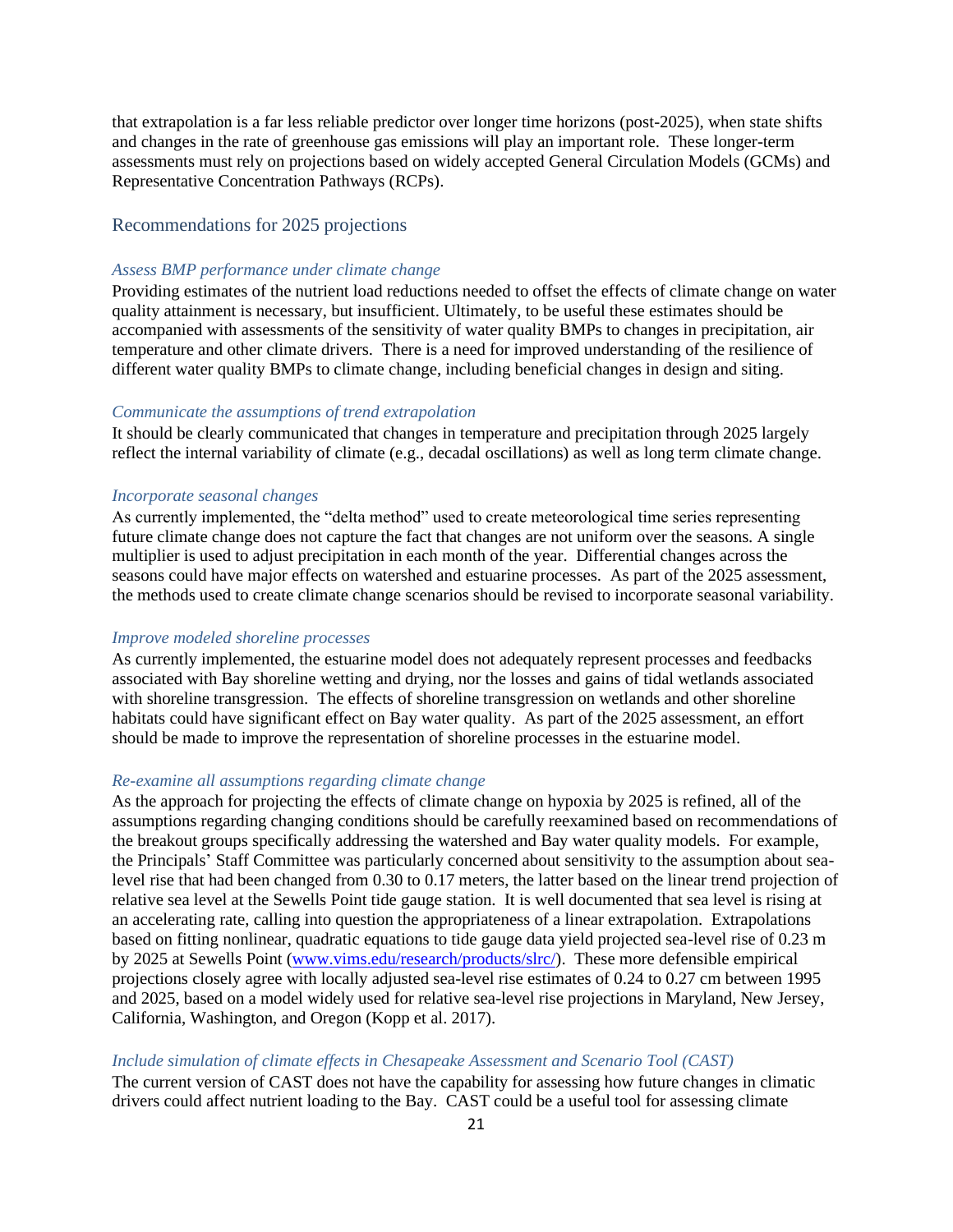change effects and for increasing the transparency of CBP's 2025 climate change assessment if this capability were provided. In addition to future changes in long term average climate, effort should be made to include CAST capabilities for assessing the impacts of changes in the frequency and/or magnitude of extreme events.

Recommendations for 2025-2050 projections

#### *Use model projections rather than trend extrapolation*

The current CBP analysis of climate change impacts in 2035 and 2045 includes a hybrid approach that uses trend extrapolation and GCM projections to estimate future changes in temperature and precipitation. This breakout group recommends that instead, an appropriately designed approach based on an ensemble of Chesapeake simulations should be developed for the 2035/45 assessment (e.g., see section *Illustration of the Utility of an Ensemble Computational Strategy*). That is, an ensemble of climate simulations of the Chesapeake system should be forced with a likely range of projected temperature and precipitation futures based on considering multiple GCMs rather than just central measures of temperature and precipitation futures derived from GCM models or ensembles. For sea-level rise the quadratic projection agrees reasonably well with projections of widely used models, as discussed above, until mid-century. Later in the century, sea-level rise is likely to accelerate at a greater rate, depending on the RCP tracked, therefore, probabilistic projections available for specific RCPs should be used for post-2050 projections (Kopp et al. 2017).

#### *Evaluate multiple RCPs*

Projections of climate change effects on Bay water quality attainment beyond 2050 should use multiple RCPs, as the climate consequences will be heavily influenced by the degree of success in reducing emissions by that time.

#### *Maintain spatial differences in climate projections*

The Chesapeake Bay watershed is large and contains a range of hydro-climatic and physiographic settings. The effects of climate change will vary regionally and in different watershed settings, e.g., north to south. Any future efforts for understanding and responding to climate change impacts should reflect this variability and seek to develop a more spatially explicit understanding of where in the watershed climate change impacts will be most severe. This understanding will inform where actions to offset the effects of climate change should be focused.

#### *Use uncertainty estimates in the decision process*

The development and negotiation of future nutrient reduction targets to address climate change should incorporate the uncertainty associated with the simulated nutrient reduction estimates, together with available information about the sensitivity of the estimates to different drivers (e.g., temperature, sea-level rise, and precipitation). This information could be acquired from an ensemble modeling approach designed to capture the key sensitivities and uncertainties associated with future climate change and the response of the watershed and estuary. See section below on a computational strategy for uncertainty quantification.

#### *Develop an improved suite of mechanistic models*

There is a need for an improved suite of modeling tools that provide flexible capabilities for exploratory analysis to evaluate a wide range of climate, socioeconomic, and management response scenarios on the Chesapeake Bay restoration goals. A key aspect is coupling of the watershed and estuarine models to provide a transparent mechanistic tool linking changes in climate, watershed loads to the Bay, estuarine responses, and key CBP management metrics and water quality standards (e.g., dissolved oxygen or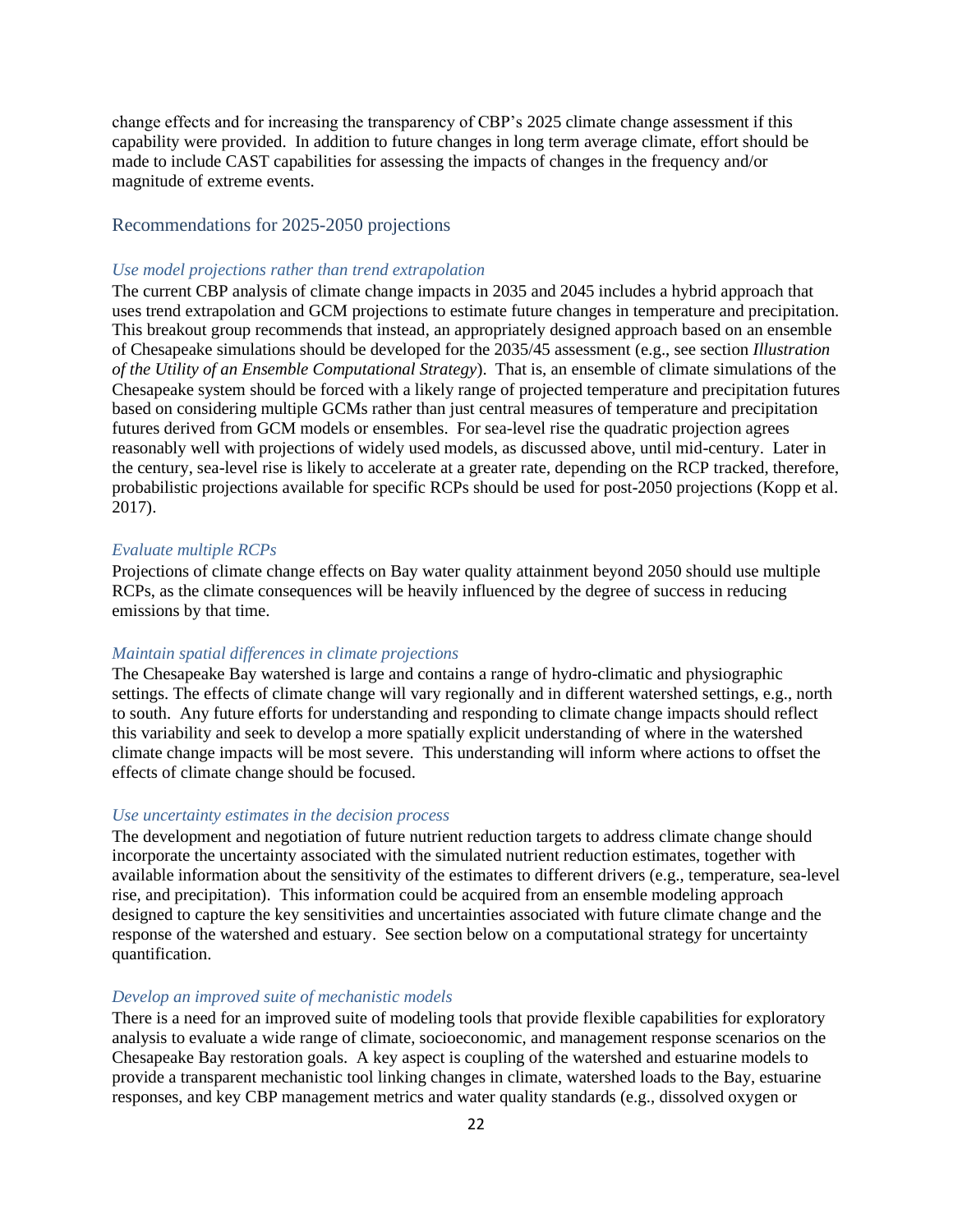additional nutrient reductions). To the extent possible, the modeling suite should be able to incorporate, as desired, finer resolution simulations to address more local questions, such as flood risk. At the same time, the framework should also be computationally efficient, capable of processing a large number of simulations to learn about system behavior and characterize uncertainty. The modeling suite should also be developed as a "community" model, allowing third party developers to access and modify the code to explore various aspects of risk, resilience, and co-benefits of management responses. The modeling system as described here would be useful not only in a regulatory context, but also in assessing and communicating in an open and transparent way about uncertainty, risk, and increasing resilience to a range of future conditions and events.

#### *Stay informed about similar efforts world-wide*

The CBP should make a concerted effort to keep abreast of efforts to assess and manage climate change impacts in other coastal regions of the world. While the Chesapeake Bay has differences from those regions, there are many common processes and issues (e.g., hypoxia), and the CBP can learn from the experience of others. Examples include the Baltic Sea, Tampa Bay, the northern Gulf of Mexico and the Fourth (2018) California State Climate Change Assessment.

#### *Re-evaluate goals relative to climate change*

In the long term, particularly if global efforts to limit climate change have limited success, it may be necessary to reconsider the current CBP water quality goals and whether they are achievable. If not, an appropriate response may be to plan for change rather than to maintain existing goals which are not realistically achievable.

#### *Create a climate research strategy*

A sustained long-term research, monitoring, and assessment program focused on detecting and managing the impacts of climate change on the Bay would provide important information to guide the CBP response to climate change. To better coordinate this effort and illustrate its value to Stakeholders, the CBP should consider developing, supporting, and periodically updating a Strategic Research Framework that identifies ongoing activities and priority knowledge gaps.

#### Illustration of the Utility of an Ensemble Computational Strategy

Characterizing uncertainty is extremely challenging, and no universally agreed-upon recipe exists. Specific approaches and the level of detail must be selected based on the task at hand and the available computing resources. The following is a strategy that could be used to plan, in the near-term, an ensemble of climate simulations that will inform the degree of confidence in the attainment of TMDLs under future climate. Because the primary goal here is to illustrate the utility of the overall strategy, the specific details used in the examples below were selected to make the illustration easy to follow and will need to be reevaluated and adjusted during the actual implementation.

The deterministic computational procedure that was used to produce the estimate of 9.1 million pounds of additional basin-wide nitrogen reductions needed to offset climate change to meet water quality criteria mandated by the TMDL is outlined in [Figure 2.](#page-18-1) In [Figure 3,](#page-23-0) we illustrate how the above deterministic computation could be expanded to incorporate a limited number of key uncertainties in climate inputs using factorial experimental design (Shardt, 2015). The strategy outlined here is conceptually similar to the approach taken by Al Aamery et al. (2016). As in the deterministic computation, the additional nitrogen load reductions are used as a metric of climate impact or "response variable".

We start by identifying climate characteristics or "factors" to which the response is most sensitive, and which are most uncertain to the best of our knowledge: (1) projected change in air temperature and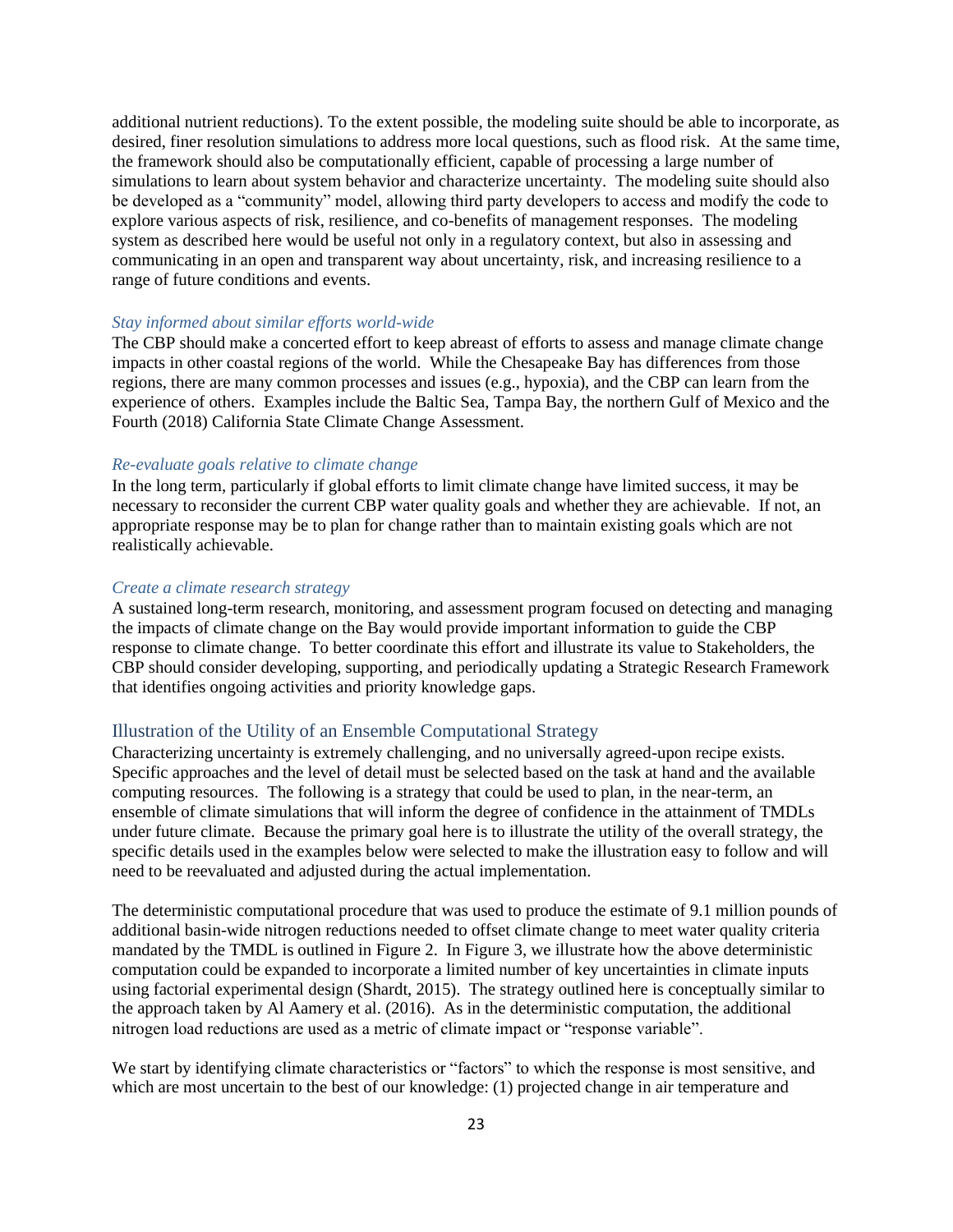precipitation volume, (2) projected change in precipitation intensity, and (3) future sea-level rise. We bracket the uncertainties in the selected factors by allowing a finite number of settings or "levels" for each factor. Specifically, given the prior knowledge that the RCP emission scenarios do not start to diverge until about 2040 but there is a large spread between GCMs, it is reasonable to bracket the uncertainty in future air temperature and precipitation volume by selecting a single RCP but four GCMs, which are representative of the extremes of the future climate. A scatter plot of future changes in air temperature and precipitation volume for 31 GCM was presented at the workshop; this information could be used to select the four "extreme" models. Thus, choice of climate model (C) is defined as the first factor and is allowed to assume four levels: (1) "cold and dry"; (2) "cold and wet"; (3) "hot and dry"; and (4) "hot and wet". The second factor is precipitation intensity (phosphorus), with two levels: (1) "precipitation change is uniform across the baseline probability distribution of precipitation events" (i.e., the intensity does not change in the future) and (2) "precipitation change is greater towards the upper tail of the baseline probability distribution of events" (i.e. the intensity changes in the future). The third factor is the sea-level rise (S), with two levels: (1) "high-end projection for SLR" and (2) "conservative projection for SLR" (for example, 30 cm and 17 cm for 2025).



<span id="page-23-0"></span>**Figure 3: A schematic of an ensemble simulation of additional nitrogen load reductions. The procedure explicitly includes uncertainty in air temperature, precipitation volume, precipitation intensity, and sea-level rise. The eight highlighted ensemble members provide an example of a balanced partial factorial design.**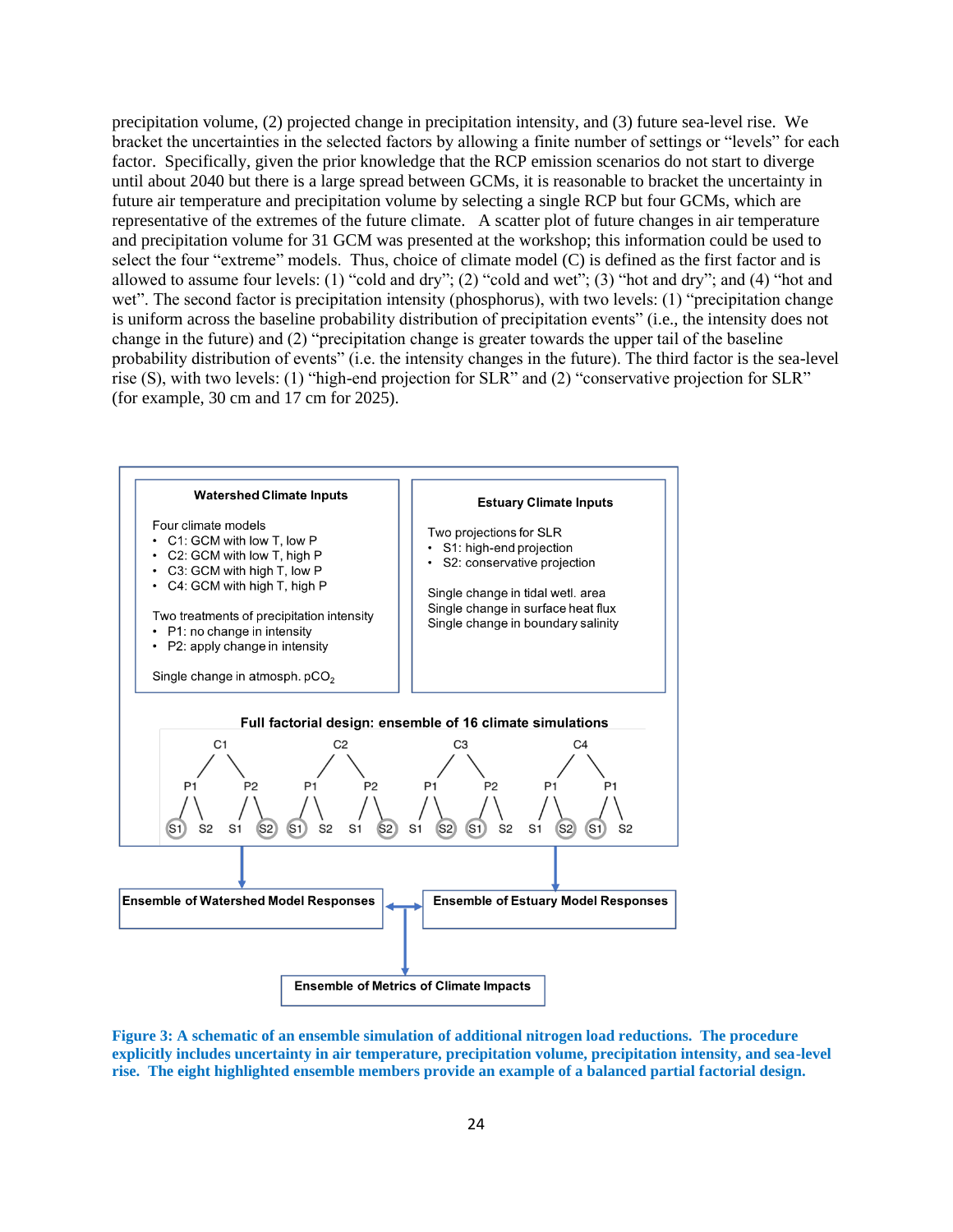With the above setup, the full factorial design consists of 16 possible combinations of factors and levels or "experimental treatments" [\(Figure 3\)](#page-23-0). However, a useful amount of information can be inferred from a smaller ensemble of model simulation, with the condition that the partial ensemble is unbiased. For example, the following is a balanced 8-member ensemble: C1P1S1, C1P2S2, C2P1S1, C2P2S2, C3P1S2, C3P2S2, C4P1S2, C4P2S1, where each climate model is used twice, each precipitation intensity treatment is used 4 times, and each SLR treatment is used 4 times (see highlighted ensemble members in Figure 2). This ensemble will provide a first order estimate of how uncertain the climate change TMDL effects are and, if needed, help plan additional simulations to investigate the most consequential climate factors.

To illustrate the above points, consider hypothetical results of the partial factorial experiment outlined in [Figure 3.](#page-23-0) The simulated additional nitrogen reductions are summarized in a bar plot in [Figure 4a](#page-24-0). The placement of the ensemble members on the x-axis is sorted in the increasing order of simulated nitrogen reductions, which are given on the y-axis. In this hypothetical example, the distribution of the results appears approximately bimodal, with the "high-end SLR" simulations clustering around 3 million pounds and the "conservative SLR" simulations clustering around 9 million pounds. Such pattern suggests that the simulated load reductions are extremely sensitive to the SLR factor, and thus, additional SLR simulations must be conducted.



<span id="page-24-0"></span>**bar plot showing simulated nitrogen load reductions required to maintain water quality standards for the eight-member ensemble; (b) the empirical cumulative distribution of the simulated nitrogen load reductions shown in (a).**

The empirical cumulative probability distribution of the ensemble output provides a means of informing the decision-making process when it is time to negotiate the specific load targets to address future climate impacts. Because the additional load reduction values for each ensemble member are calculated such as to ensure the attainment of water quality standards, the cumulative probabilities (Figure 4b) may be interpreted as the level of confidence that a given load reduction will ensure the attainment of the TMDLmandated water quality standards. For example, reducing nitrogen loads by an additional 7 million pounds gives only 50% confidence that the water quality standards will be achieved. On the other hand, two million pounds more will increase confidence to 80%. Confidence estimates in this example are generated assuming equal probability for each ensemble member. The method could be refined using likelihoods for each member.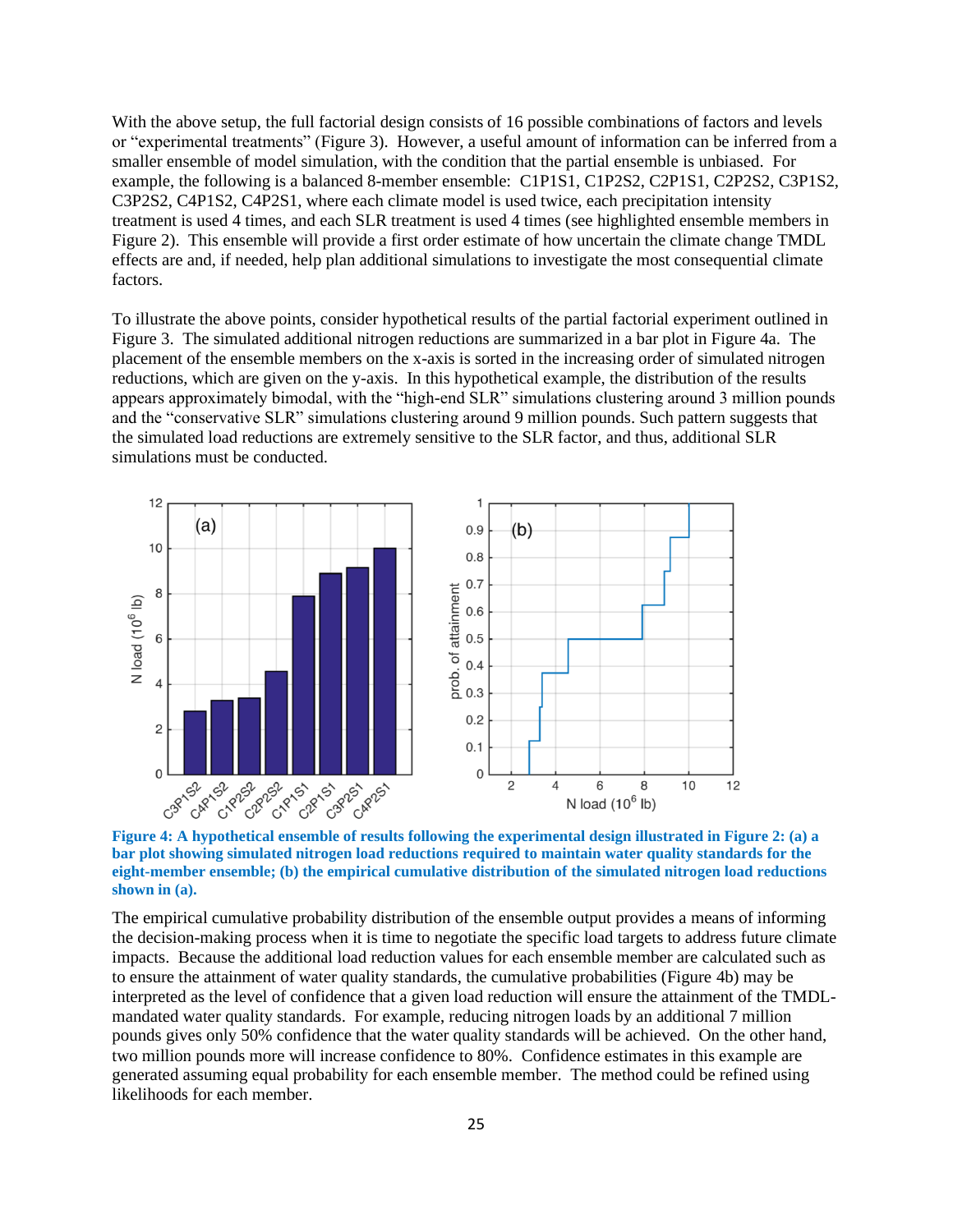We note that while the uncertainties in watershed and estuarine responses were not addressed in the illustrations above, they are of major concern and could potentially be treated in similar factorial manner. For example, given the known sensitivity of the watershed model to the PET parameterization, the ensemble approach can be repeated using different PET parameterizations, to which the watershed model has already been calibrated, as was presented at the workshop.

## References

- Al Aamery, N., Fox, J. F., & Snyder, M. 2016. Evaluation of climate modeling factors impacting the variance of streamflow. Journal of Hydrology, 542, 125–142. https://doi.org/10.1016/J.JHYDROL.2016.08.054
- Brady, D.C., J.V. DePinto, S.C. Chapra, D.M. Di Toro, M.A.M. Friedrichs, M.W. Gray, T. Jordan, M. Xia. 2018. Scientific and Technical Advisory Committee Chesapeake Bay Water Quality and Sediment Transport Model (WQSTM) Review. STAC Publication Number 18-002, Edgewater, MD. 40 pp.
- Cai, X., Zhang, Y., Shen, J., Wang, H.V., Wang, Z., Qin, Q., and Ye, F. (2020) A Numerical Study of Hypoxia in Chesapeake Bay Using an Unstructured Grid Model: Validation and Sensitivity to Bathymetry Representation. Journal of the American Water Resources Association, 1-24. <https://doi.org/10.1111/1752-1688.12887>
- Cai, X., J. Shen, Y.J. Zhang, Q. Qin, Z. Wang, and H.V Wang. (2021) Impacts of Sea-Level Rise on Hypoxia and Phytoplankton Production in Chesapeake Bay: Model Prediction and Assessment. Journal of the American Water Resources Association 118.<https://doi.org/10.1111/1752-1688.12921>
- Chesapeake Bay Program. 2015. Protocol for the Development, Review, and Approval of Loading and Effectiveness Estimates for Nutrient and Sediment Controls in the Chesapeake Bay Watershed Model. Report of the Water Quality Goal Implementation Team, 7/13/2015. https://www.chesapeakebay.net/channel\_files/22798/cbp\_bmp\_expert\_panel\_protocol\_wqgit\_approv ed\_7.13.15.pdf (accessed 11/2018)
- Chesapeake Bay Program, 2017. Chesapeake Assessment and Scenario Tool (CAST) Version 2017d. Chesapeake Bay Program Office,<https://cast.chesapeakebay.net/> Last accessed 4/2021
- Chesapeake Bay Program 2021. Climate Change Documentation for the Midpoint Assessment. Chesapeake Bay Program Office. [https://cast.chesapeakebay.net/FileBrowser/GetFile?fileName=P6ModelDocumentation%2FClimateC](https://cast.chesapeakebay.net/FileBrowser/GetFile?fileName=P6ModelDocumentation%2FClimateChangeDocumentation.pdf) [hangeDocumentation.pdf.](https://cast.chesapeakebay.net/FileBrowser/GetFile?fileName=P6ModelDocumentation%2FClimateChangeDocumentation.pdf) Last Accessed 4/2021
- Da, F., Friedrichs, M.A. and St-Laurent, P., 2018. Impacts of atmospheric nitrogen deposition and coastal nitrogen fluxes on oxygen concentrations in Chesapeake Bay. Journal of Geophysical Research: Oceans, 123(7), pp.5004-5025.
- Du, J., Shen, J., Park, K., Wang, Y.P. and Yu, X., 2018. Worsened physical condition due to climate change contributes to the increasing hypoxia in Chesapeake Bay. Science of the Total Environment, 630, pp.707-717.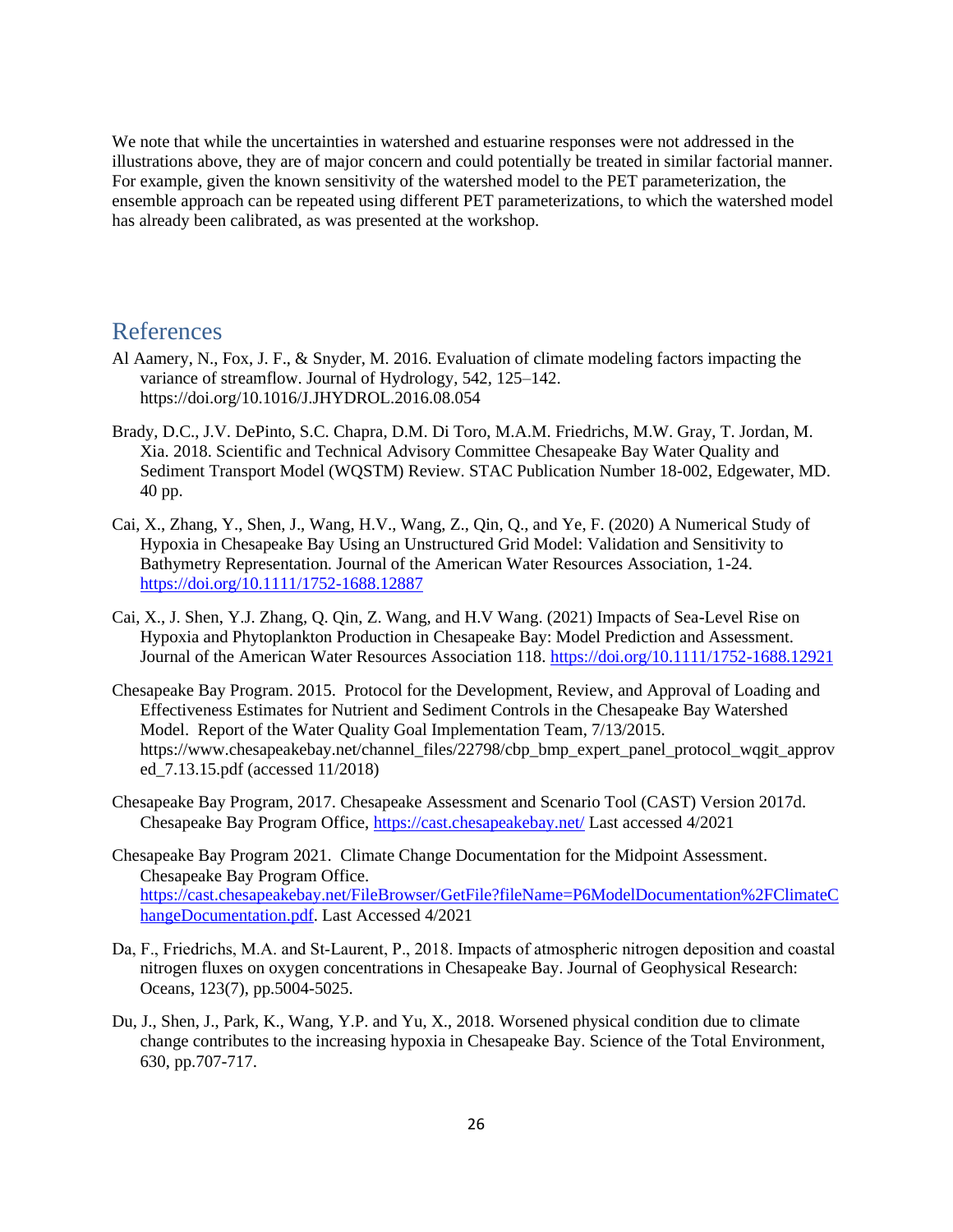- Easton, Z., D. Scavia, R. Alexander, L. Band, K. Boomer, P. Kleinman, J. Martin, A. Miller, J. Pizzuto, D. Smith, C. Welty. 2017. Scientific and Technical Advisory Committee Review of the Phase 6 Chesapeake Bay Watershed Model. STAC Publication Number 17-007, Edgewater, MD. 47 pp.
- Eppley, R.W., 1972. Temperature and phytoplankton growth in the sea. Fish. bull, 70(4), pp.1063-1085.
- Herrmann, M., S. Doney, T. Ezer, K. Gedan, P. Morefield, B. Muhling, D. Pirhalla, S. Shaw. 2018. Scientific and Technical Advisory Committee Review of the Chesapeake Bay Program Partnership's Climate Change Assessment Framework and Programmatic Integration and Response Efforts. STAC Publication Number 18-001, Edgewater, MD. 32 pp.
- Hong, B. and Shen, J., 2012. Responses of estuarine salinity and transport processes to potential future sea-level rise in the Chesapeake Bay. Estuarine, Coastal and Shelf Science, 104, pp.33-45.
- Hood, R. R., G. Shenk, R. Dixon, W. Ball, J. Bash, C. F. Cerco, P. Claggett, L. Harris, T. F. Ihde, L. Linker, C. Sherwood, and L. Wainger. 2019. 'Chesapeake Bay Program Modeling in 2025 and Beyond: A Proactive Visioning Workshop', STAC Publication Number 19-002: 62.
- Irby, I.D., Friedrichs, M.A., Friedrichs, C.T., Bever, A.J., Hood, R.R., Lanerolle, L.W., Li, M., Linker, L., Scully, M.E., Sellner, K. and Shen, J., 2016. Challenges associated with modeling low-oxygen waters in Chesapeake Bay: a multiple model comparison. Biogeosciences, 13(7), pp.2011-2028.
- Irby, I.D., Friedrichs, M.A., Da, F. and Hinson, K.E., 2018. The competing impacts of climate change and nutrient reductions on dissolved oxygen in Chesapeake Bay. Biogeosciences, 15(9), pp.2649-2668.
- Johnson, Z., M. Bennett, L. Linker, S. Julius, R. Najjar, M. Mitchell, D. Montali, R. Dixon. 2016. The Development of Climate Projections for Use in Chesapeake Bay Program Assessments. STAC Publication Number 16-006, Edgewater, MD. 52 pp.
- Johnson, Z., S. Julius, J. Fischbach, M. Bennett, B. Benham, D. Sample, and K. Stephenson. 2018. Monitoring and Assessing Impacts of Changes in Weather Patterns and Extreme Events on BMP Siting and Design. STAC Publication Number 18-004, Edgewater, MD. 48 pp.
- Lanerolle, L.W.J., Patchen, R.C. and Aikman, F., 2011. The second generation Chesapeake Bay operational forecast system (CBOFS2) model development and skill assessment.
- Ni, W., M. Li, A.C. Ross, and R.G. Najjar. 2019. Large projected decline in dissolved oxygen in a eutrophic estuary due to climate change. Journal of Geophysical Research Oceans 124: 8271–8289
- Shardt, Y. A. W. 2015. Design of Experiments. In Statistics for Chemical and Process Engineers (pp. 141–209). Cham: Springer International Publishing. https://doi.org/10.1007/978-3-319-21509-9\_4
- Stephenson, K., C. Hershner, B. Benham, Z. Easton, J. Hanson, S. Julius, and E. Hinrichs. 2018. Consideration of BMP Performance Uncertainty in Chesapeake Bay Program Implementation. STAC Publication Number 18-003, EChesapeake Bay Program. 2017a. "Chesapeake Bay 2017 Midpoint Assessment—Policy Issues for Partnership Decisions". Presentation to the joint meeting of the Modeling Workgroup and Water Quality Goal Implementation Team, December 4-5, 2017. [<https://www.chesapeakebay.net/channel\\_files/25782/wqgit\\_dec\\_4-](https://www.chesapeakebay.net/channel_files/25782/wqgit_dec_4-5_2017_mpa_policy_decisions_briefing_presentation_story_board-12.3.17_jsadd.pdf) [5\\_2017\\_mpa\\_policy\\_decisions\\_briefing\\_presentation\\_story\\_board-12.3.17\\_jsadd.pdf>](https://www.chesapeakebay.net/channel_files/25782/wqgit_dec_4-5_2017_mpa_policy_decisions_briefing_presentation_story_board-12.3.17_jsadd.pdf). Accessed 4/1/2019.
- Testa, J.M., Li, Y., Lee, Y.J., Li, M., Brady, D.C., Di Toro, D.M., Kemp, W.M. and Fitzpatrick, J.J., 2014. Quantifying the effects of nutrient loading on dissolved O2 cycling and hypoxia in Chesapeake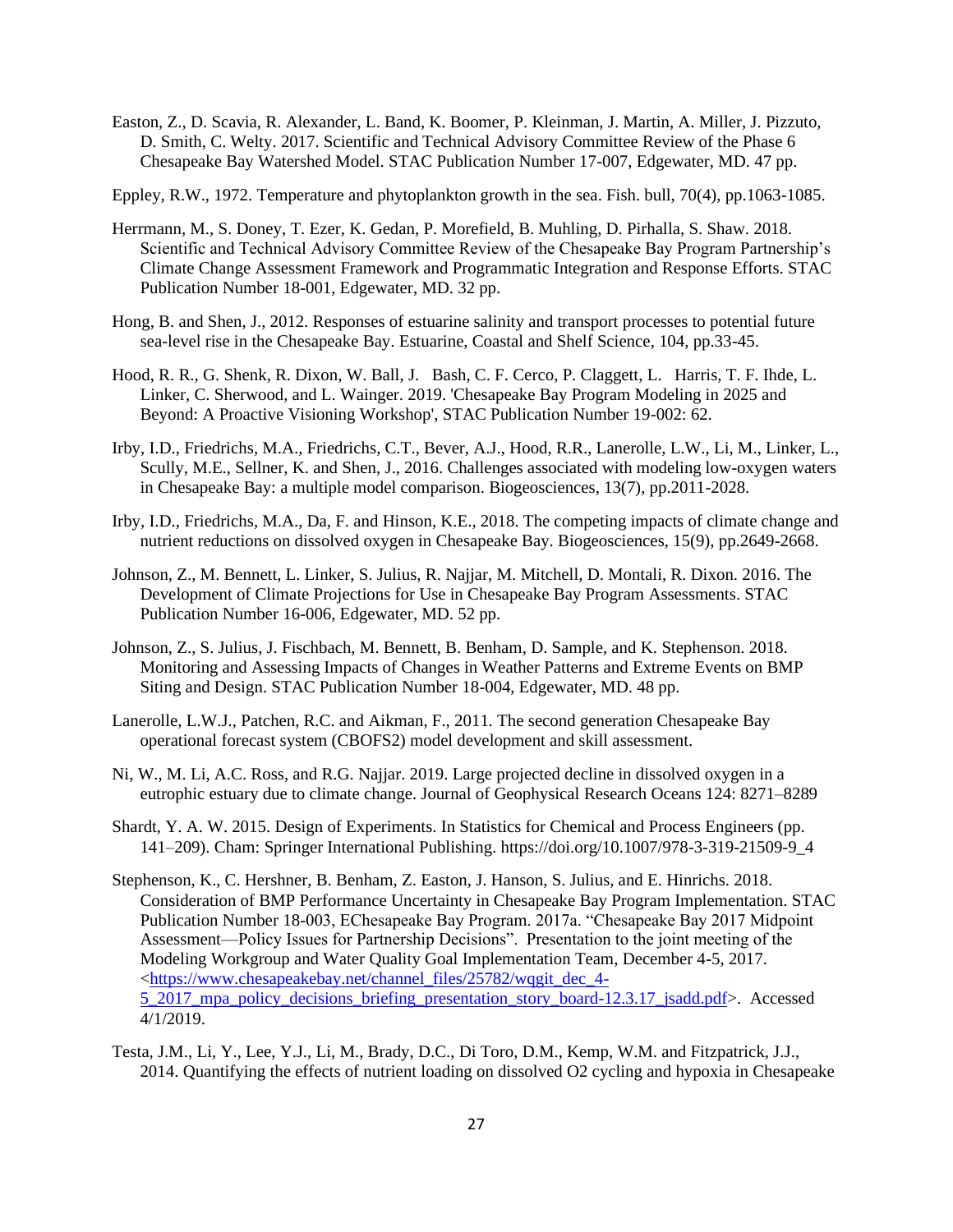Bay using a coupled hydrodynamic–biogeochemical model. Journal of Marine Systems, 139, pp.139- 158.

- USEPA (U.S. Environmental Protection Agency). 2010. Chesapeake Bay Total Maximum Daily Load for Nitrogen, Phosphorus, and Sediment. USEPA, Philadelphia, PA <http://www.epa.gov/chesapeakebay-tmdl/chesapeake-bay-tmdl-document>. Accessed 4/1/2019.
- Ye, F., Zhang, Y.J., Wang, H.V., Friedrichs, M.A., Irby, I.D., Alteljevich, E., Valle-Levinson, A., Wang, Z., Huang, H., Shen, J. and Du, J., 2018. A 3D unstructured-grid model for Chesapeake Bay: Importance of bathymetry. Ocean Modelling, 127, pp.16-39.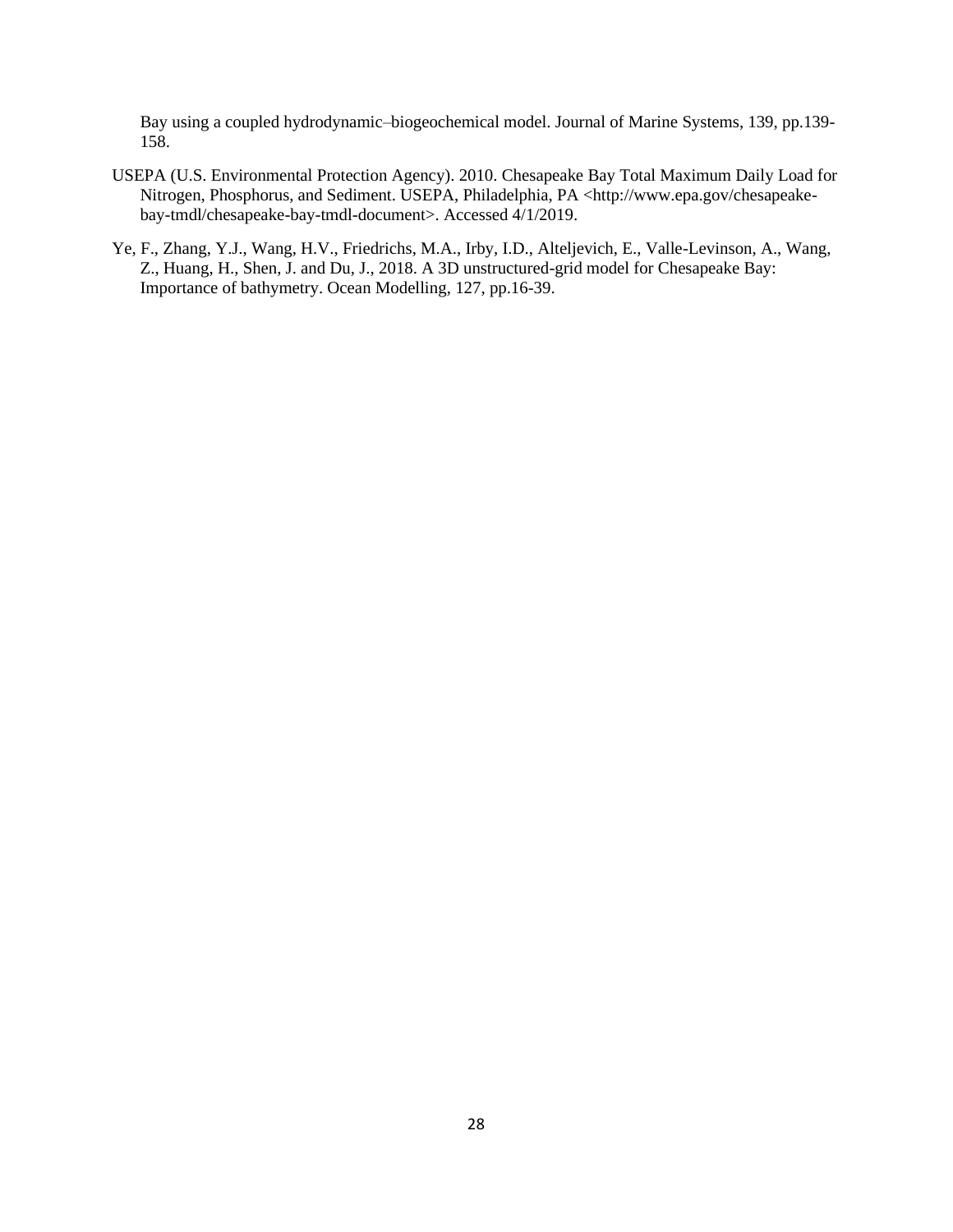## Appendix A: Workshop Agenda

## **Scientific and Technical Advisory Committee Workshop Chesapeake Bay Program Climate Change Modeling 2.0 September 24-25, 2018 Crowne Plaza Hotel, Annapolis MD Arundel C Ballroom Workshop Webpage:**

## **http://www.chesapeake.org/stac/workshop.php?activity\_id=289**

## Workshop Motivation and Goals

• The motivation for the workshop stems from the decision of the Chesapeake Bay Program (CBP) Principals' Staff Committee to develop a framework for addressing climate change impacts in jurisdictions Phase III Watershed Implementation Plans (WIPs). The CBP Partnership recognizes that further work is needed to have jurisdictions account for additional nutrient and sediment pollutant loads, due to anticipated 2025 climate change conditions, in their 2-year milestones beginning in 2022.

• The goal of the workshop is to develop recommendations for new and/or refined methods and modeling techniques to be completed and fully operational by 2019, to assess the potential impacts of 2025 and longer-term climate change on watershed loads and estuarine processes, to characterize and manage the risk of climate change impacts to CBP goals.

• In addition, guidance is sought in formulating a long-term plan of study, including field sampling and data analysis, monitoring and modeling that will improve understanding of long-term climate change impacts, vulnerability and risk management in the Chesapeake watershed and estuary, which could be considered in the conceptual framework in the next phase of CBP model development.

## Day 1: Monday, September 24

8:30 Sign-In for Attendees \*Coffee and light breakfast provided for attendees

9:00 Welcome – Lee Currey, MDE

9:20 Plenary: Global Perspectives on the Effects of Climate Change on Coastal Eutrophication – Don Boesch, UMCES

> A state-of-the art overview of efforts to model the effects of climate change on hypoxia and ecosystem conditions will be presented. What are the "big things" that we need to get right?

- 9:50 Introduction and Purpose of Workshop Mark Bennett, USGS
- 10:00 Overview of Climate Impact Assessment Framework and Implementation

## – Gary Shenk, USGS-CBPO

Short description of the models and analysis methods used in the climate change impact assessment completed by the CBPO in 2017. Linkages between models and key sensitivities to climate inputs.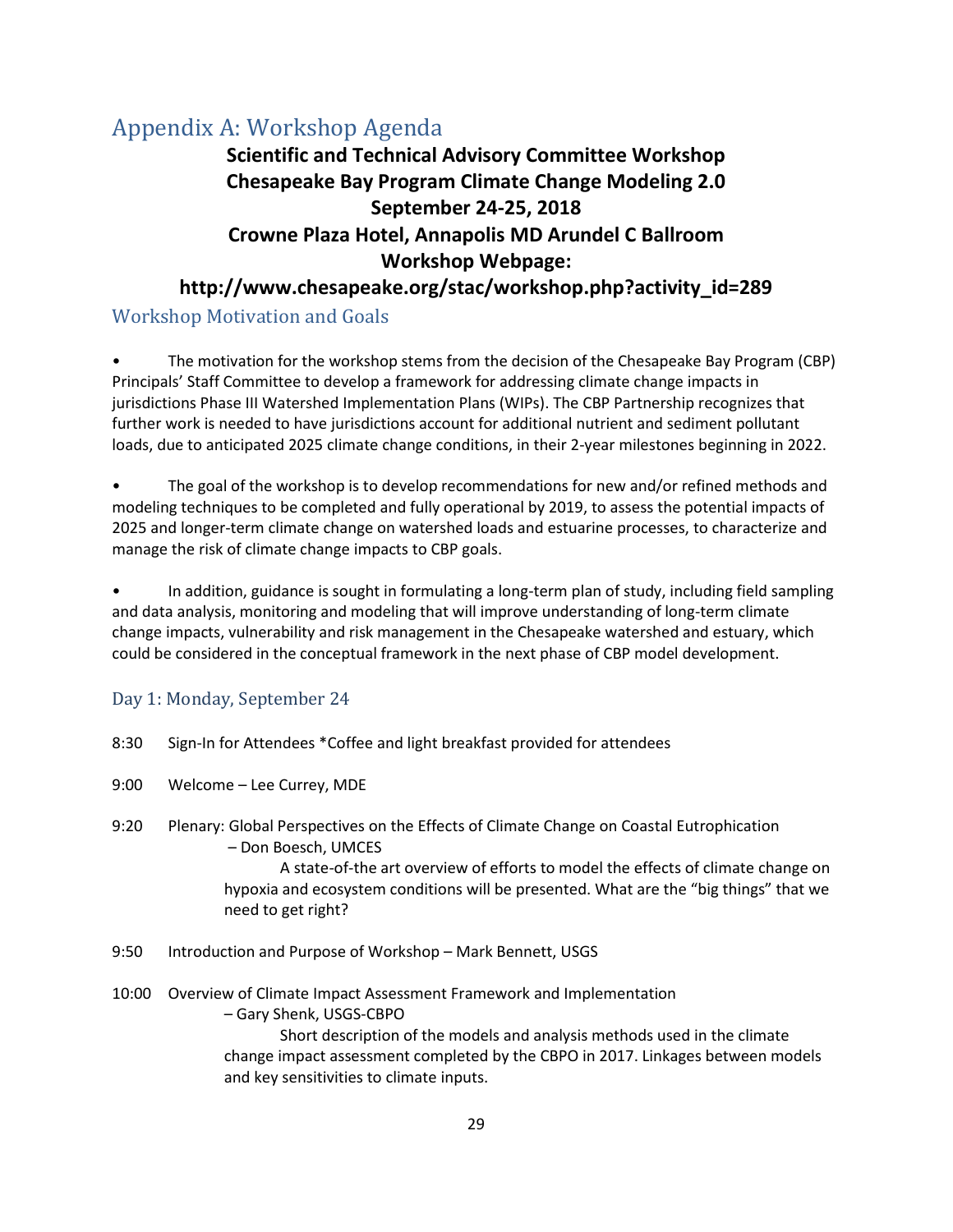10:30 Findings of the Phase 6 Watershed Model – Gopal Bhatt, Penn State Key findings of the Phase 6 Watershed Model under the estimated 2025 climate change conditions and details of the simulation method relative to climate will be presented. In addition, the influence of the relative rates of increasing precipitation and temperature on watershed on flow and loads to the tidal Chesapeake in 2035, 2045, and 2055 will be estimated.

10:50 Findings of the WQSTM – Richard Tian, UMCES and Carl Cerco, Attain

Key findings of the CBP Water Quality and Sediment Transport Model (WQSTM) under the estimated climate change conditions and details of the simulation method relative to climate will be presented. The influence of the relative rates of increasing precipitation and temperature on watershed flow and loads to the tidal Chesapeake in 2035, 2045, and 2055 will be estimated.

11:10 DISCUSSION / Q&A (Moderator - Lew Linker, EPA-CBPO)

*What additional or different climate change approaches and methods should be incorporated into the Phase 6 Watershed Model for the 2019 Climate Change Assessment?*

*What additional or different climate change approaches and methods should be incorporated into the WQSTM for the 2019 Climate Change Assessment?*

*What additional or different climate change approaches and methods should be incorporated into potential next generation CBP watershed and estuarine models for climate change assessment?*

12:00 Break \*Boxed lunch provided for attendees

- 12:30 Round Table: Management Actions in Response to Climate Change
	- Tony Buda, USDA-ARS; Jon Butcher, Tetra Tech; and Curtis Dell, USDA-ARS; Adel Shirmohammadi, UMD

Anticipating longer growing seasons, crop rotation changes, and changes in BMP efficiencies, the panel will consider important features in the simulation of watershed loads under climate change conditions that are currently unaddressed in the current CBP climate change assessment framework.

*What management approaches that address climate change in developed land, agricultural land, and undeveloped (natural) land should be included in future CBP modeling?*

1:30 Instructions for Break-out Groups

**Group 1**: Simulation of Climate Change Processes and land management in the Phase 6 Watershed Model Influencing Chesapeake Water Quality

**Group 2**: Simulation of Climate Change Processes in the WQSTM Influencing Chesapeake Water Quality **Group 3**: Assessment of the overall CBP framework of climate change analysis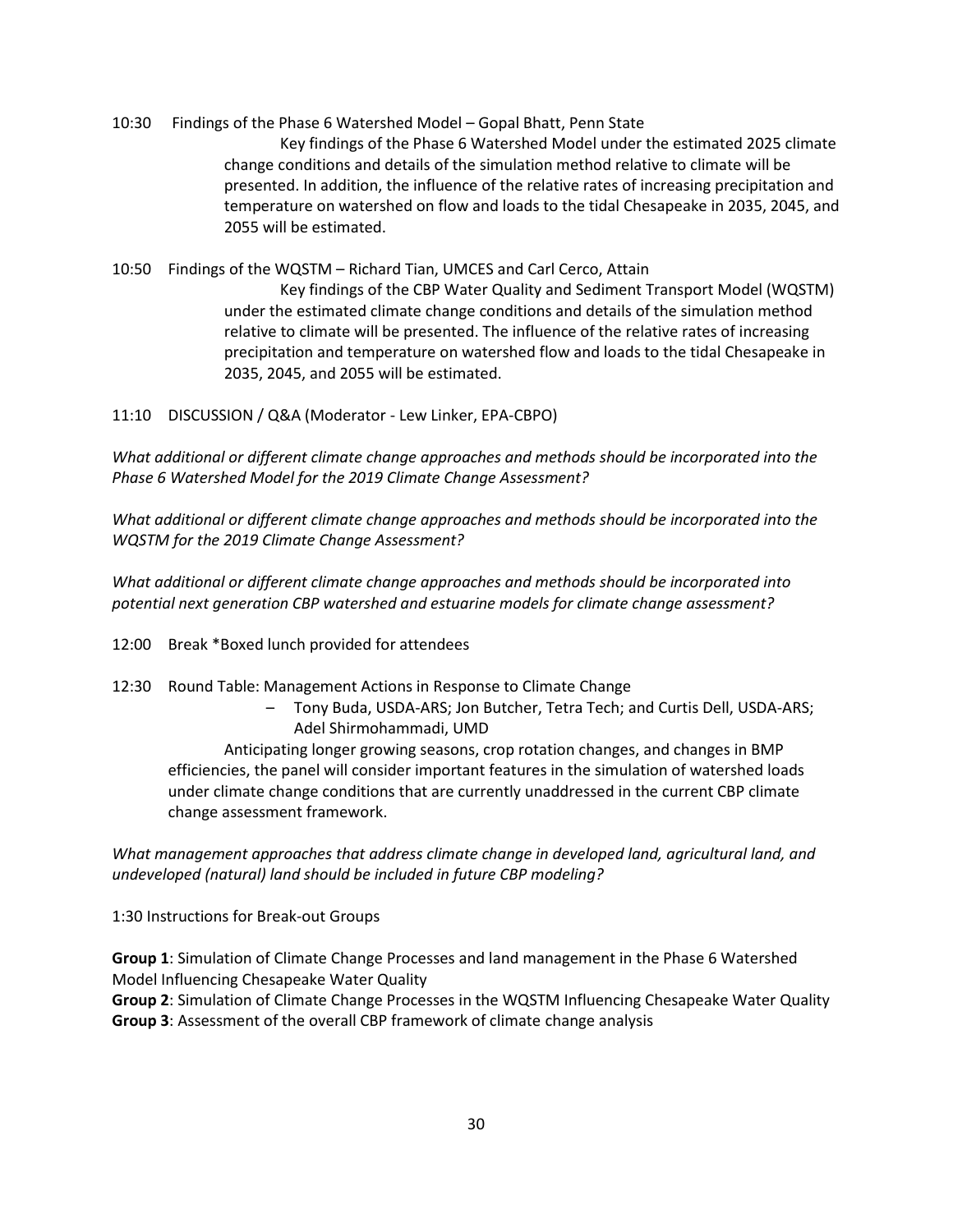## Breakout Session I

Each breakout will have two chairs who will lead and facilitate discussion, and a recorder. The goal of the afternoon is for each breakout to produce 2 items:

- 1. List of draft recommendations, with focus on the top consensus priorities
- 2. Longer list of thoughts and notes from discussion, for inclusion in workshop report

## 1:45 Breakout Round-Robins

Group members should come prepared to share their reactions to the morning's larger group discussion in regard to their breakout topic and in consideration of the breakout questions. Discuss resource and data needs, advantages, and disadvantages.

## 2:45 Break (15 mins)

## 3:00 Focused Breakout Discussion

Discuss alternative development strategies in detail. The goal of the focused breakout session is for the breakout members to fully understand the questions and proposed solutions.

## 4:30 Cross-Pollination

Breakout Group 3 will divide in half and meet with Groups 1 and 2. This time will be used to share ideas heard this afternoon and get input from other participants to help refine recommendations and inform prioritization.

## 5:30 Recess & Happy Hour

Evening Homework! Adjourn to the bar and learn something new from someone in another breakout group

## Day 2: Tuesday, September 25

8:00 \*Coffee and light breakfast provided for attendees

## Breakout Session II

## Prioritizing Breakout Recommendations

*Breakout groups will reach consensus on draft recommendations from the previous day for presentation to the wider group. As time allows, groups can begin to work on longer descriptions of the draft recommendations.*

10:30 Break (30 mins)

11:00 Plenary Presentation of Breakout Proposals (20 mins per group) *All participants will reconvene and chairs for each breakout group will briefly present the group recommendations*

12:00 Break \*Boxed lunch provided for attendees

## 12:45 Compiling Recommendations & Cross-Cutters Response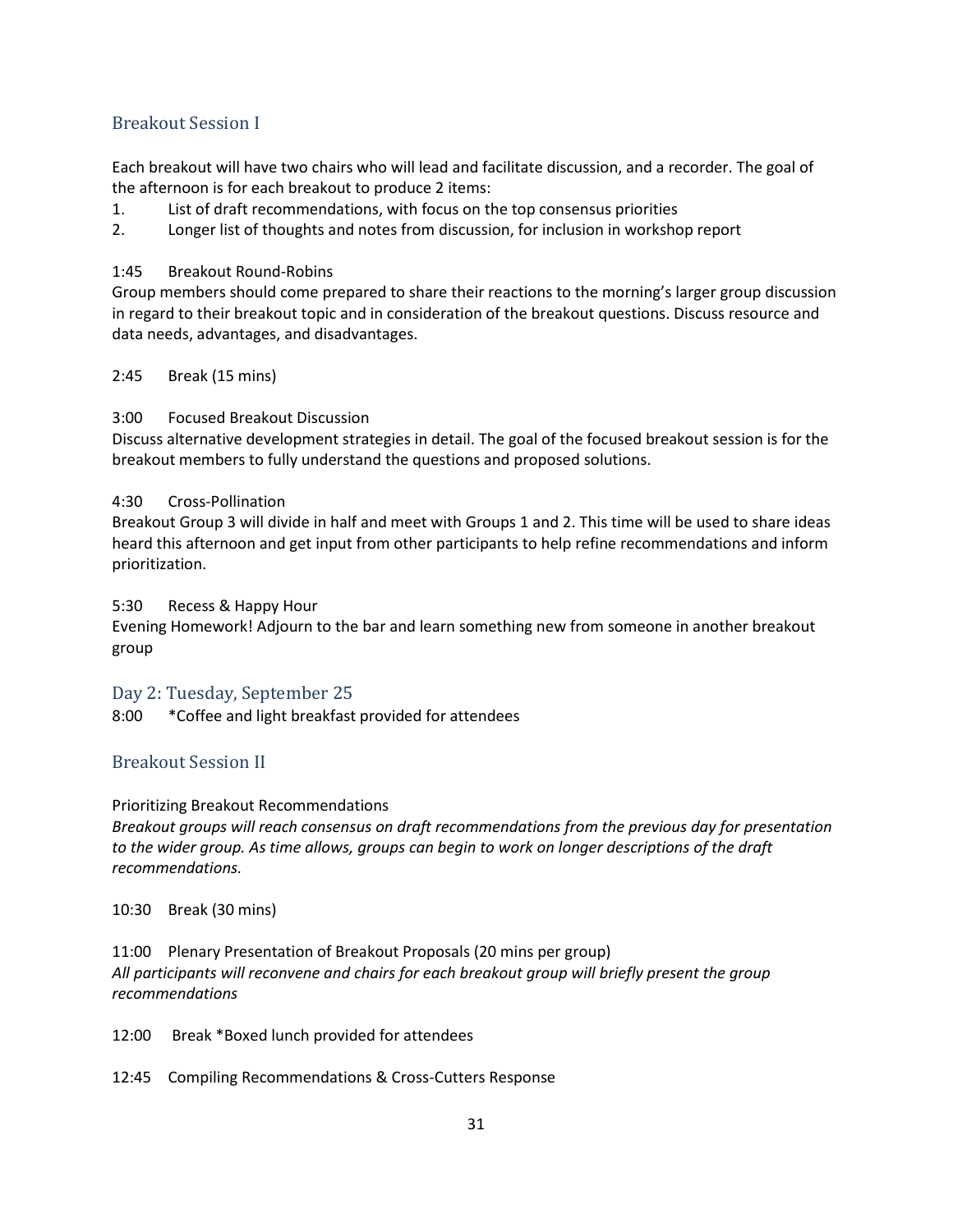*Facilitated discussion of final recommendations presented before lunch focused on compatibility between proposed components with a view toward formulating a realistic and unified vision for future CBP modeling. 'Cross-cutters' will present their perspectives on the consensus recommendations and their major takeaways.*

#### 1:45 Looking Ahead: STAC Science Synthesis

*Engage participants in a discussion on potential topics for a 'deeper dive' synthesis effort through STAC, based on findings and recommendations of the workshop.*

2:30 Wrap-up Discussion – Looking Ahead for the CBP Climate Change Assessment Framework

*What new and/or refined methods and modeling techniques could be used to better assess projected impacts on watershed loads and estuarine impacts for a range of future scenarios in 2019? In a future 2025 assessment?*

*What improvements could be made to the methodology used to develop jurisdiction- specific nutrient pollutant loads due to 2025 climate change conditions and beyond?*

*What are the remaining research gaps and highest priority information needs for the 2019 CBP Climate Change Assessment (e.g., data, research, modeling methods and techniques, programmatic efforts)? For climate change assessments in 2025 with the next generation of the CBP models and assessment methods?*

3:00 Adjourn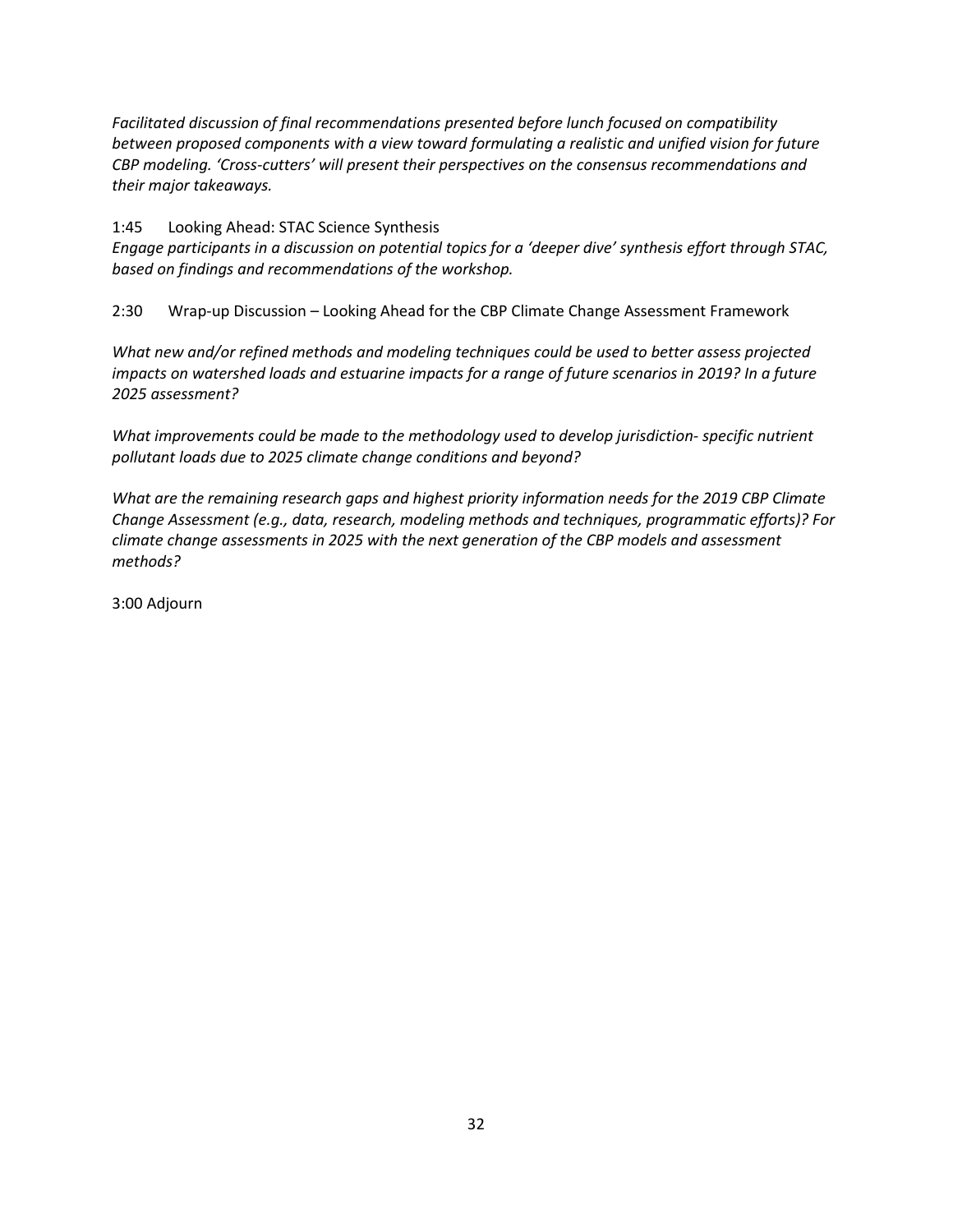# Appendix B –Workshop Participants

| <b>Bill Ball</b>     | <b>CRC</b>                  |
|----------------------|-----------------------------|
| <b>Brian Benham</b>  | VT/STAC Chair               |
| Mark Bennett         | USGS                        |
| Karl Berger          | <b>MWCOG</b>                |
| <b>Gopal Bhatt</b>   | PSU/CBPO                    |
| Karl Blankenship     | <b>Bay Journal</b>          |
| Donald Boesch        | <b>UMCES</b>                |
| Anthony Buda         | <b>USDA-ARS</b>             |
| Jon Butcher          | <b>Tetra Tech</b>           |
| Carl Cerco           | Attain, inc.                |
| <b>Blake Clark</b>   | <b>UMCES HPL</b>            |
| Victoria Coles       | <b>UMCES HPL</b>            |
| Lee Currey           | MDE                         |
| James Davis-Martin   | VA DEQ                      |
| <b>Curtis Dell</b>   | USDA-ARS                    |
| Rachel Dixon         | <b>CRC/STAC Coordinator</b> |
| <b>Scott Doney</b>   | <b>UVA</b>                  |
| Jen Dopkowski        | NOAA-CBPO                   |
| Jordan Fischbach     | <b>RAND</b>                 |
| <b>Chris Forest</b>  | <b>PSU</b>                  |
| Marjy Friedrichs     | <b>VIMS</b>                 |
| Norm Goulet          | <b>NVRC</b>                 |
| Annabelle Harvey     | <b>CRC/STAC Staff</b>       |
| Maria Herrmann       | PSU/STAC                    |
| Kyle Hinson          | <b>VIMS</b>                 |
| Raleigh Hood         | <b>UMCES HPL</b>            |
| Thomas Johnson       | EPA/STAC                    |
| Zoe Johnson          | <b>USNA</b>                 |
| Daniel Kaufman       | <b>CRC</b>                  |
| Ming Li              | <b>UMCES</b>                |
| Lew Linker           | EPA/CBPO                    |
| <b>Andy Miller</b>   | UMBC/STAC                   |
| Hassan Mirsajadi     | <b>DNREC</b>                |
| Dave Montali         | <b>Tetra Tech</b>           |
| George Onyullo       | <b>DOEE</b>                 |
| Ray Najjar           | PSU                         |
| Wenfei Ni            | <b>UMCES HPL</b>            |
| <b>Rob Nicholas</b>  | PSU                         |
| <b>Andrew Ross</b>   | Princeton-GFDL              |
| Kevin Sellner        | Hood                        |
| <b>Gary Shenk</b>    | USGS/CBPO                   |
| Adel Shirmohammadi   | <b>UMD</b>                  |
| <b>Charlie Stock</b> | Princeton-GFDL              |
| <b>Richard Tian</b>  | UMCES/CBPO                  |
| Lauren Townley       | <b>NY DEC</b>               |
|                      |                             |